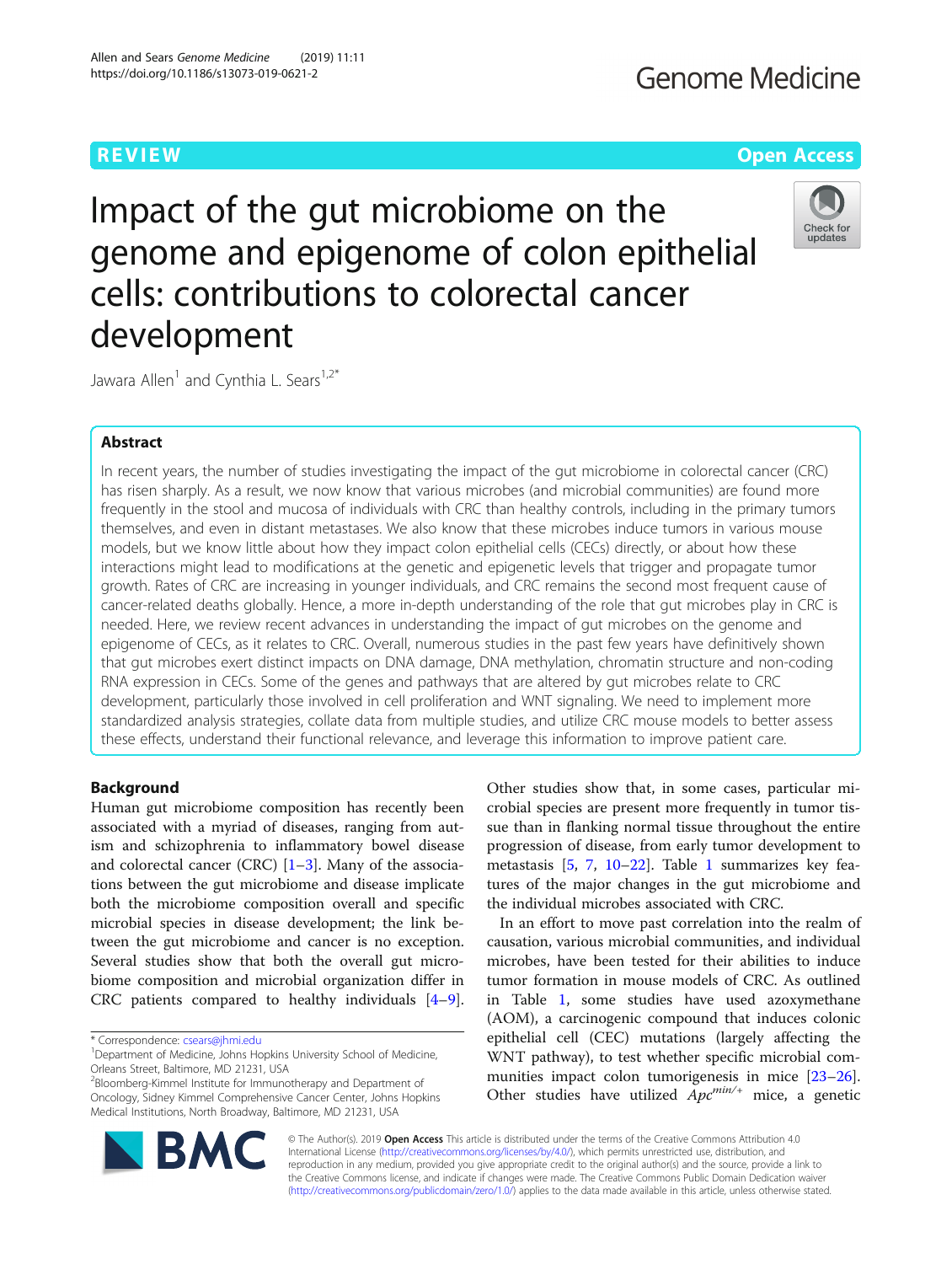<span id="page-1-0"></span>

| Table 1 Overview of microbiome and specific microbe |                                                                                                                                                                                                                                                                                                                                                                                                                                                                                                                                                                                | associations with colorectal cancer <sup>a</sup>                                                                                                                                                                                             |                                                                                                                                                                                                                                                                                                             |                                                                                                                                                                                                                                                                                   |
|-----------------------------------------------------|--------------------------------------------------------------------------------------------------------------------------------------------------------------------------------------------------------------------------------------------------------------------------------------------------------------------------------------------------------------------------------------------------------------------------------------------------------------------------------------------------------------------------------------------------------------------------------|----------------------------------------------------------------------------------------------------------------------------------------------------------------------------------------------------------------------------------------------|-------------------------------------------------------------------------------------------------------------------------------------------------------------------------------------------------------------------------------------------------------------------------------------------------------------|-----------------------------------------------------------------------------------------------------------------------------------------------------------------------------------------------------------------------------------------------------------------------------------|
| Microbiome or single microbes                       | <b>CRC</b> associations                                                                                                                                                                                                                                                                                                                                                                                                                                                                                                                                                        | CRC animal models                                                                                                                                                                                                                            | CRC pathways                                                                                                                                                                                                                                                                                                | Effects on the genome or<br>epigenome                                                                                                                                                                                                                                             |
| Microbiome composition                              | Escherichia/Shigella, Streptococcus,<br>microbes<br>more frequently in CRC patients<br>than normal controls: microbes<br>adenoma to carcinoma (Bo and<br>(Bd and Bm) or from advanced<br>Several species are found with<br>several<br>increasing frequency as tumor<br>healthy<br>groups of microbes are found<br>tissue to advanced adenoma<br>associated with periodontal<br>$\overline{4}$<br>(Fn, Pm, Ps, and Gm) [7-9],<br>Results are variable but<br>disease [6], human oral<br>Klebsiella, Enterococcus,<br>and Peptostreptococcus<br>stage progresses from<br>Bv) [5] | In an AOM mouse model of CRC,<br>tumor formation associated with<br>inoculation of mice with human<br>microbiome composition [23],<br>produces variable amounts of<br>and perhaps with donor CRC<br>gut microbial communities<br>status [24] | Th1 and Th17 cell populations [24]<br>gut microbial communities leads<br>Inoculation of mice with human<br>apoptosis, stemness, invasiveness<br>and metastasis, and/or increased<br>increased expression of genes<br>proinflammatory cytokines,<br>to increased expression of<br>involved in proliferation, | Use of antibiotics and GF mice has<br>gut microbe-induced methylation<br>previously suggested a role for<br>changes in specific genes and<br>expression changes in<br>miRNAs [131-135]                                                                                            |
| Microbiome organization                             | are present more frequently on<br>biofilms<br>right-sided tumors than on<br>polymicrobial bacterial<br>left-sided tumors [3, 7]<br>In humans, invasive                                                                                                                                                                                                                                                                                                                                                                                                                         | Not yet identified                                                                                                                                                                                                                           | detection, increased IL-6 protein<br>polymicrobial bacterial biofilms<br>decreased E-cadherin protein<br>in humans is associated with<br>activation, and increased cell<br>expression, increased STAT3<br>The presence of invasive<br>proliferation in CECs [3]                                             | Not yet identified                                                                                                                                                                                                                                                                |
| ETBF                                                | ETBF is found more frequently in<br>individuals with CRC than in<br>healthy controls [11-13]                                                                                                                                                                                                                                                                                                                                                                                                                                                                                   | In an Apc <sup>min/+</sup> mouse model of<br>CRC, ETBF inoculation results in<br>an IL-17-dependent increase in<br>tumorigenesis in the distal<br>colon [27]                                                                                 | NF-kB activation, increased WNT/<br>B-catenin signaling, E-cadherin<br>Inoculation of mice with ETBF<br>cleavage, and increased CEC<br>activation, IL-17-dependent<br>eads to a proinflammatory<br>oroliferation [29-31, 33]<br>characterized by STAT3<br>immune environment                                | CECs [122]. BFT induces CEC DNA<br>enrichment of EZH2 and DNMT1<br>specific genes in inflamed distal<br>In Apc <sup>min/+</sup> mice, ETBF induces<br>induction of spermine oxidase<br>damage, possibly through the<br>with generation of ROS [136]<br>at promoter CpG islands of |
| pks + Escherichia coli                              | tissue [14], and more frequently<br>tumors than in normal flanking<br>frequently in individuals with<br>CRC than in healthy controls<br>more<br>in late-stage tumors than in<br>[14, 15], more frequently in<br>early-stage tumors [14]<br>pks + E. coli are found                                                                                                                                                                                                                                                                                                             | -/AOM mouse models of CRC,<br>In conventional and GF $110^{-7}$<br>pks + E. coli induce tumor<br>formation [25, 26]                                                                                                                          | Not yet identified                                                                                                                                                                                                                                                                                          | crosslinks DNA, leading to dsDNA<br>pks + E. coli genotoxin colibactin<br>breaks and CIN [55, 56, 137]                                                                                                                                                                            |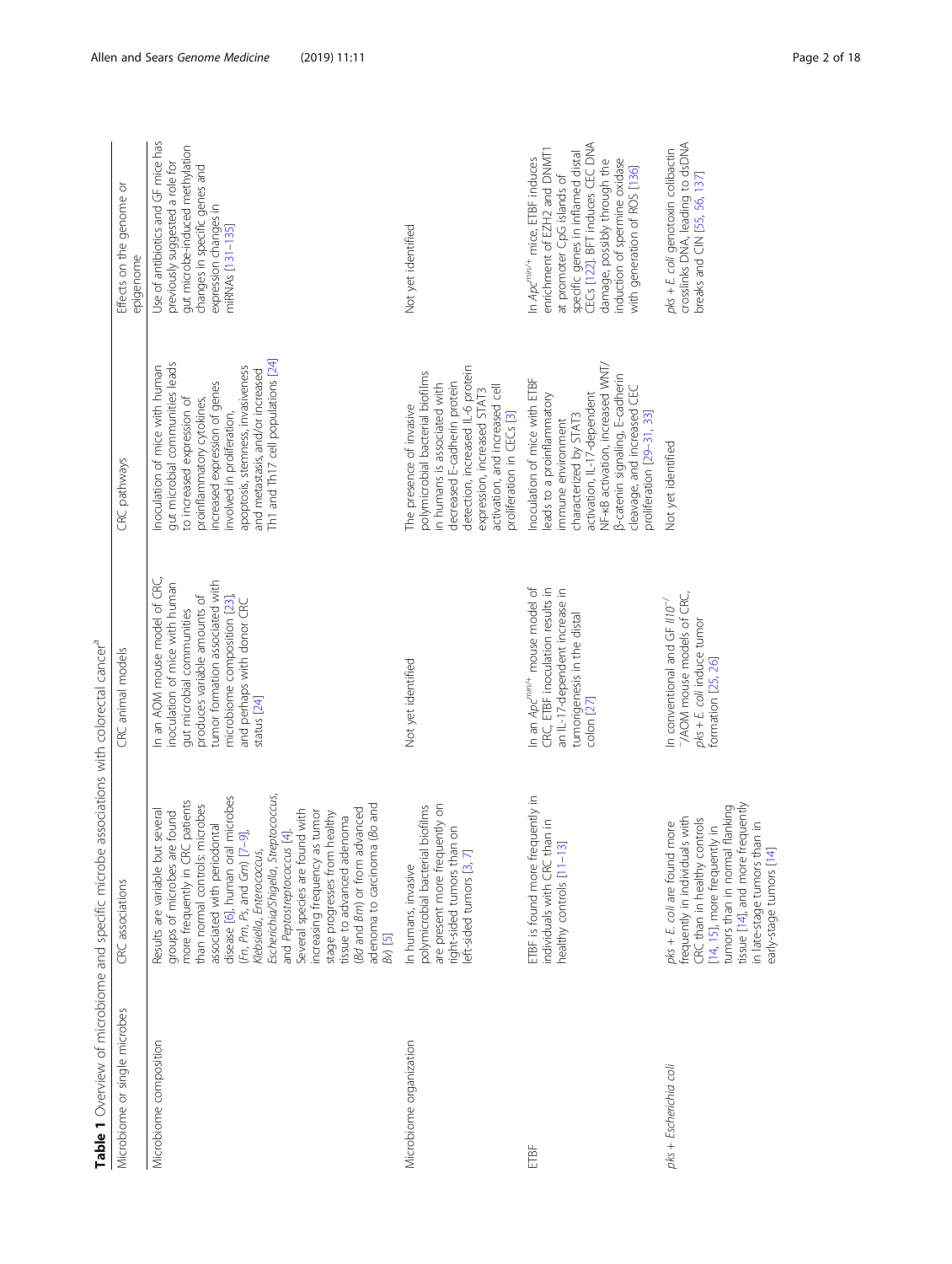|                               | CONDITIONAL DEVICED TO A SAN ANNO DEVICED TO A SAN AND THE SAN AND THE SAN AND THE SAN AND THE SAN AND THE SAN A                                                                                                                                                                                                                                                                                        |                                                                                                                                                                                                                                                                               |                                                                                                                                                                                                         |                                       |
|-------------------------------|---------------------------------------------------------------------------------------------------------------------------------------------------------------------------------------------------------------------------------------------------------------------------------------------------------------------------------------------------------------------------------------------------------|-------------------------------------------------------------------------------------------------------------------------------------------------------------------------------------------------------------------------------------------------------------------------------|---------------------------------------------------------------------------------------------------------------------------------------------------------------------------------------------------------|---------------------------------------|
| Microbiome or single microbes | CRC associations                                                                                                                                                                                                                                                                                                                                                                                        | CRC animal models                                                                                                                                                                                                                                                             | CRC pathways                                                                                                                                                                                            | Effects on the genome or<br>epigenome |
| Fusobacterium nucleatum       | When compared to normal colon<br>the dominant species in many of<br>18], and even distant CRC metas-<br>pact of the four subspecies of Fn<br>samples with high-grade dyspla-<br>these studies, although the im-<br>sia [20], carcinoma samples [16,<br>tases [19]. Fn was identified as<br>tissue, fusobacteria are found<br>more frequently in adenoma<br>samples [7, 17], colon tumor<br>is uncertain | In a conventional Apc <sup>min/+</sup> mouse<br>GF //10 <sup>-/-</sup> mouse model of CRC<br>model of CRC, Fn has no effect<br>tumor formation, whereas in a<br>or a T-bet <sup>-/-</sup> /Rag2 <sup>-/-</sup> mouse<br>model of CRC, Fn increases<br>on tumor formation [16] | to increased B-catenin signaling in<br>Inoculation of mice with Fn leads<br>the induction of prointlammatory<br>CECs, increased cell proliferation,<br>myeloid cell accumulation, and<br>cytokines [32] | See text and Table 2                  |
| Streptococcus gallolyticus    | surrounding normal tissue [21, 22]<br>associated with colon tumor<br>frequently in tumors than in<br>presence. Sg is found more<br>Sg bacteremia is strongly                                                                                                                                                                                                                                            | CRC, Sg promotes tumor growth.<br>In a mouse xenograft model of<br>In an AOM mouse model of<br>CRC, Sg promotes tumor<br>development [28]                                                                                                                                     | Inoculation of mice with Sq leads<br>expression of c-Myc and cyclin<br>to increased <b>B-catenin</b> nuclear<br>localization, and to increased<br>D1 proteins [28]                                      | Not yet identified                    |
| Enterococcus faecalis         | Not yet identified                                                                                                                                                                                                                                                                                                                                                                                      | colonization with superoxide-<br>producing Ef leads to cancer<br>In an II10 <sup>-<math>\sim</math></sup> mouse model,<br>formation [138]                                                                                                                                     | factors associated with CRC stem<br>Ef activates WNT/B-catenin<br>signaling and transcription<br>cells through a bystander<br>effect [139]                                                              | See text and Table 2                  |
|                               | This table provides a summary of the associations between various microbse or microbial communities and colorectal cancer (CRC). Epidemiologic data, in vivo animal experiments, and key pathways associated with                                                                                                                                                                                       |                                                                                                                                                                                                                                                                               |                                                                                                                                                                                                         |                                       |

accociations with colorade canoel (Cantinuad) Table 1 Overview of microbiome and specific microbe associations with colorectal cancer<sup>a</sup> (Continued) and coorific microbo  $\tilde{\mathcal{S}}$ Table 1 Overview of microbio

וא and provides a summary or the associations between various or microbial committes and colorectia carcer (אלה בשמשפט cara. in wo animal experiments, and key pathways associated with<br>Abbreviations: AOM azoxymethane, *Bd* chromosomal instability, DNMT1 DNA methyltransferase 1, dsDNA double-stranded DNA, Ef Enteroccccus faecalis, ETBF enterotoxigenic Bacteroides fragilis, EZH2 Enhancer of Zeste protein-2, Fn Fusobacterium nucleatum, aThis table provides a summary of the associations between various microbes or microbial communities and colorectal cancer (CRC). Epidemiologic data, in vivo animal experiments, and key pathways associated with CRC are presented. Also, specific genome or epigenome effects that do not fall within the scope of the articles reviewed (studies examining direct effects of gut microbes on CECs, 2015–present) are highlighted. Abbreviations: AOM azoxymethane, Bd Bacteroides dorei, Bf Bacteroides fragilis, BFT Bacteroides massiliensis, Bo Bacteroides ovatus, Bv Bacteroides vulgatus, CEC colon epithelial cell, CIN Gm Gemella morbillorum, Pm Parvimonas micra, Ps Peptostreptococcus stomatis, ROS reactive oxygen species, Sg Streptococcus gallolyticus, STAT3 signal transducer and activator of transcription 3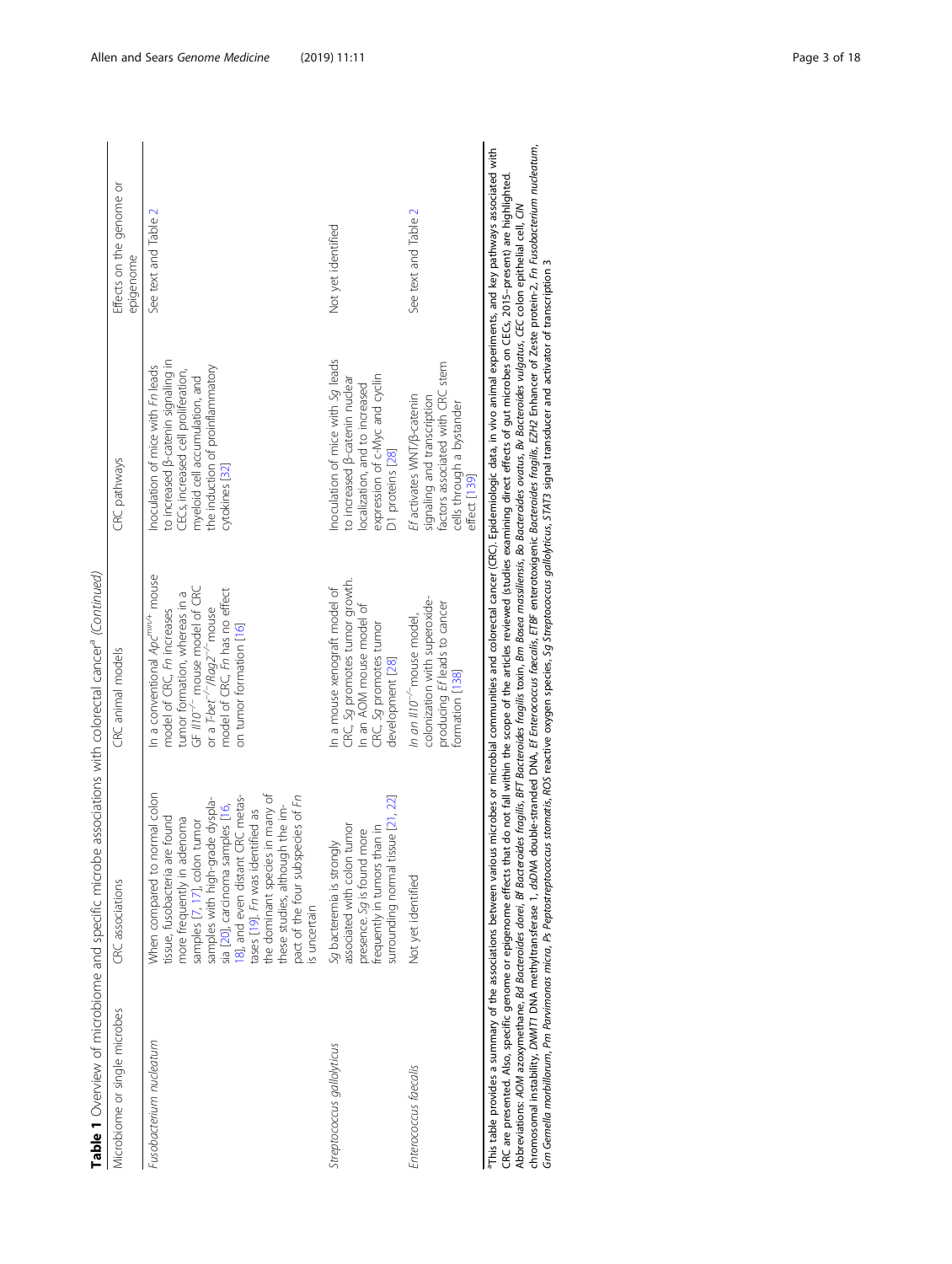model of CRC in which mice are predisposed to intestinal adenoma formation as a result of a mutation in the Apc gene and increased WNT signaling [\[16](#page-15-0), [27,](#page-15-0) [28](#page-15-0)]. These models facilitate dissection of the CEC pathways that are altered by the gut microbiome, and have been used to identify microbe-induced changes in WNT signaling, β-catenin nuclear localization, IL-6 expression, STAT3 activation, E-cadherin cleavage, cell proliferation, inflammation, and immune cell infiltration [[27](#page-15-0)–[33](#page-15-0)]. To date, we have strong evidence that both microbial community composition and organization and the presence of specific microbes are associated with various stages of CRC development, and that these microbes could initiate tumor formation and contribute to tumor growth in vivo.

Nevertheless, cancer is a disease that is initiated and progresses (via processes including tissue invasion and metastasis) through changes in the genome and epigenome [[34](#page-15-0), [35](#page-15-0)]. So, to establish a direct, causal connection between the gut microbiome and CRC development, we must determine whether and how microbes alter mutation rates, gene methylation, chromatin structure, and/or non-coding RNA expression in CECs. Several epidemiological studies have associated specific bacteria in the gut with tumors that are characterized by DNA hypermethylation [\[36](#page-15-0)–[39](#page-15-0)] or by specific mutational patterns [[40](#page-15-0)], strengthening the hypothesis that gut microbes have a role in CRC development through their effects on the genome and epigenome of CECs.

Gut microbes could elicit their effects on the genome or epigenome via direct or indirect mechanisms. There are two key indirect mechanisms. The first is the capacity of gut microbes to induce a pro-carcinogenic inflammatory response [[41](#page-15-0)–[43](#page-15-0)]. The second is the production of secondary metabolites by gut microbes [[44](#page-15-0)–[46](#page-15-0)]. The ability of short chain fatty acids (SCFAs), hydrogen sulfide  $(H_2S)$ , secondary bile acids, and many other metabolites to impact the genome or epigenome of CECs, to alter rates of CRC progression, and to function as targets for CRC prevention or treatment is tremendously important and has thus been the topic of many recent reviews [[47](#page-15-0)–[50](#page-15-0)]. Overall, SCFAs (such as acetate, propionate, and butyrate) have been shown to function in the suppression of inflammation—for example, downregulation of pro-inflammatory cytokines and induction of FOXP3<sup>+</sup> T regulatory cell differentiation—and thus are thought to possess mostly anti-carcinogenic properties. By contrast,  $H_2S$ , secondary bile acids, and other metabolites have been shown to cause DNA damage, and thus are thought to be more pro-carcinogenic [[50\]](#page-15-0).

In this review, we focus on examining recent articles (2015–present) that describe the direct effects of bacteria on CECs. We highlight studies that have utilized live bacteria, bacterial communities, or species-specific virulence factors to determine whether microbes can alter the genome or epigenome in ways that directly propel CEC transformation and the clonal expansion that defines CRC (Table [2\)](#page-4-0). We also discuss recent studies in which direct effects of microbial metabolites on the genome or epigenome of CECs have been demonstrated. We anticipate that a more complete understanding of all of these effects will allow us to add microbiome data to the accruing CEC genetic and epigenetic data used to screen for CRC. Moreover, we predict that these data will enable the development of combination strategies for the prevention and treatment of CRC that target: (i) CEC pathways that are altered by genome or epigenome changes; and (ii) the microbiome, for example, via bacteriophage microbiome modulation, targeted antibiotics, and/or specific bacterial vaccines.

#### The genome

#### The gut microbiome and DNA damage

The majority of spontaneous CRC development follows Knudson's classic two-hit hypothesis [\[51,](#page-15-0) [52\]](#page-15-0). In this model, one mutation in each allele of the APC gene is needed to initiate tumorigenesis in the colon, and subsequent mutations in additional genes increase the rate of tumor growth and development  $[53, 54]$  $[53, 54]$  $[53, 54]$  $[53, 54]$ . This pattern is seen in both hereditary and spontaneous CRC development, with at least 70–80% of spontaneous CRC tumors possessing mutations in both APC alleles [[52\]](#page-15-0). As a result, when examining the impact of gut microbes on CRC development, it is important to determine whether the direct interaction between microbes and CECs can lead not only to DNA damage but also to specific gene mutations that contribute to CRC development.

pks + Escherichia coli are among the most extensively studied genotoxin-producing bacteria. They produce a cyclomodulin toxin called colibactin, which causes DNA double-strand breaks, chromosomal aberrations, and cell cycle arrest in cells in vitro [[55](#page-15-0), [56\]](#page-16-0). Recent studies have delved deeper into colibactin's mechanism of action and have shown that, upon exposure to cells, this genotoxin induces intrastrand DNA crosslinking [\[57\]](#page-16-0). This crosslinking is accompanied by a robust ATR-dependent replication stress response [\[57](#page-16-0)], in which ATR phosphorylates many proteins that regulate origin of replication firing, cell cycle transitions, and replication fork progression [\[58](#page-16-0)]. This response prevents cells with damaged DNA from entering mitosis. In studies conducted by Dejea and colleagues [\[59](#page-16-0)],  $pks + E$ . coli were found to work synergistically with enterotoxigenic Bacteroides fragilis (ETBF) to cause increased DNA damage and increased tumor formation in a mouse model of CRC. This DNA damage was accompanied by a heightened inflammatory response that was necessary, but not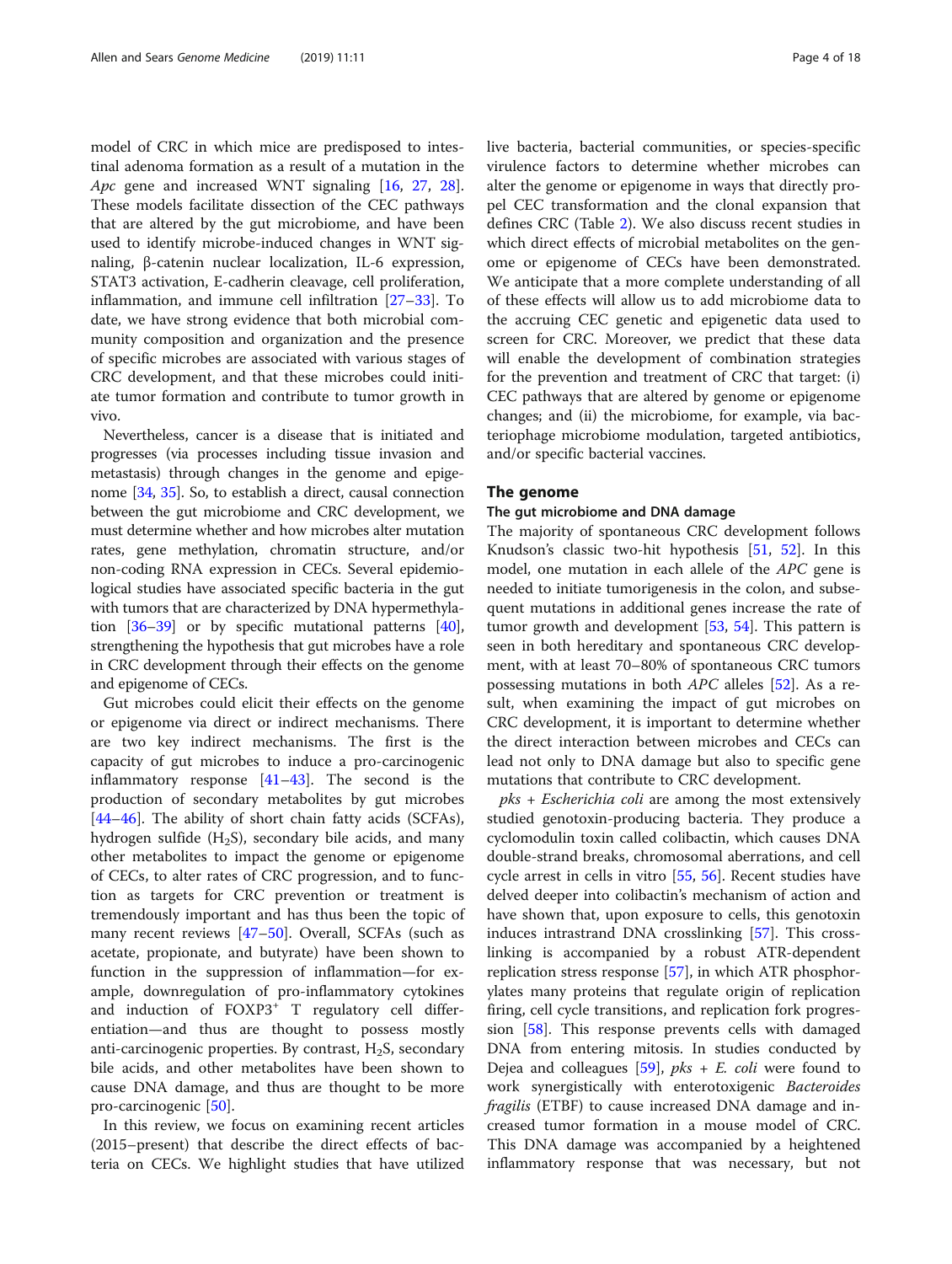<span id="page-4-0"></span>

| Table 2 Summary of recent papers (2015–present) addressing the impact of gut microbes on the colon epithelial cell genome |  |  |  |  |  |  |
|---------------------------------------------------------------------------------------------------------------------------|--|--|--|--|--|--|
| or epigenome                                                                                                              |  |  |  |  |  |  |

| or epigemonie                                                                                                                                                                                                                                                                                                                                  |                                                                    |                                              |                                                                                                                     |                                                                       |
|------------------------------------------------------------------------------------------------------------------------------------------------------------------------------------------------------------------------------------------------------------------------------------------------------------------------------------------------|--------------------------------------------------------------------|----------------------------------------------|---------------------------------------------------------------------------------------------------------------------|-----------------------------------------------------------------------|
| Key findings                                                                                                                                                                                                                                                                                                                                   | Bacteria studied                                                   | Model system                                 | Relevant CRC genes or<br>pathways identified                                                                        | Technique used to examine<br>genome or epigenome                      |
| DNA damage                                                                                                                                                                                                                                                                                                                                     |                                                                    |                                              |                                                                                                                     |                                                                       |
| Colibactin-induced<br>intrastrand DNA<br>crosslinking upon exposure<br>to cells $[57]$                                                                                                                                                                                                                                                         | $pks + E$ . coli                                                   | HeLa cells                                   | None highlighted                                                                                                    | Cross-linking assay in cells,<br>acellular DNA-cross-linking<br>assay |
| $pks + E$ . coli worked<br>synergistically with ETBF to<br>cause increased DNA<br>damage and increased<br>tumor formation in a<br>mouse model of CRC [59]                                                                                                                                                                                      | $pks + E$ . coli and <i>ETBF</i>                                   | Mice                                         | None highlighted                                                                                                    | Immunohistochemistry                                                  |
| When inoculated with<br>ETBF, Apc <sup>min/+</sup> /Msh2 <sup>-/-</sup><br>mice produced more<br>tumors than $Apc^{\text{min}/+}$ mice.<br>The increase in tumor<br>burden was not seen in<br>the absence of ETBF<br>inoculation, suggesting<br>that MMR proteins are<br>important in preventing<br>tumorigenesis after ETBF<br>infection [61] | <b>ETBF</b>                                                        | Mice                                         | None highlighted                                                                                                    | Transgenic mouse model                                                |
| CECs exposed to<br>macrophages that were<br>previously exposed to<br>E. faecalis showed an<br>increased rate of<br>mutagenesis and an<br>increased rate of<br>aneuploidy and<br>chromosomal translocation,<br>indicative of CIN [63]                                                                                                           | E. faecalis                                                        | Young adult mouse<br>colonic (YAMC) ECs      | Several cancer driver genes,<br>including Arid1b, Cdkn2a,<br>Daxx, Gata3, Map3k1, Notch1,<br>Pten, Smad2 and others | Mutant fraction assay, FACS                                           |
| Methylation                                                                                                                                                                                                                                                                                                                                    |                                                                    |                                              |                                                                                                                     |                                                                       |
| In a porcine model, in<br>which premature infant<br>pigs were given antibiotics<br>immediately after birth, 80<br>DMRs were identified and<br>were associated with<br>genes involved in<br>phagocytosis, the innate<br>immune response, and<br>other pathways [73]                                                                             | Antibiotic-treated porcine Premature infant pigs<br>gut microbiome |                                              | Pathways related to innate<br>immune response and<br>phagocytosis                                                   | RRBS, BSP                                                             |
| Treatment of human<br>intestinal ECs with<br>Lactobacillus acidophilus,<br>Bifidobacterium infantis, and<br>Klebsiella species resulted in<br>methylation changes in<br>several hundred genes of<br>interest [74]                                                                                                                              | L. acidophilus, B. infantis<br>and Klebsiella species              | Human intestinal EC lines<br>(H4 and NCM460) | Pathways related to<br>nucleotide binding<br>(immature ECs) and<br>chromatin organization<br>(mature ECs)           | Infinium Human Methylation<br>450 BeadChip                            |
| Fecal microbial transplant<br>to reintroduce microbes<br>into GF mice resulted in<br>increased gene<br>methylation [75]                                                                                                                                                                                                                        | Murine gut microbiome                                              | Mice                                         | None highlighted                                                                                                    | Bisulfite pyrosequencing                                              |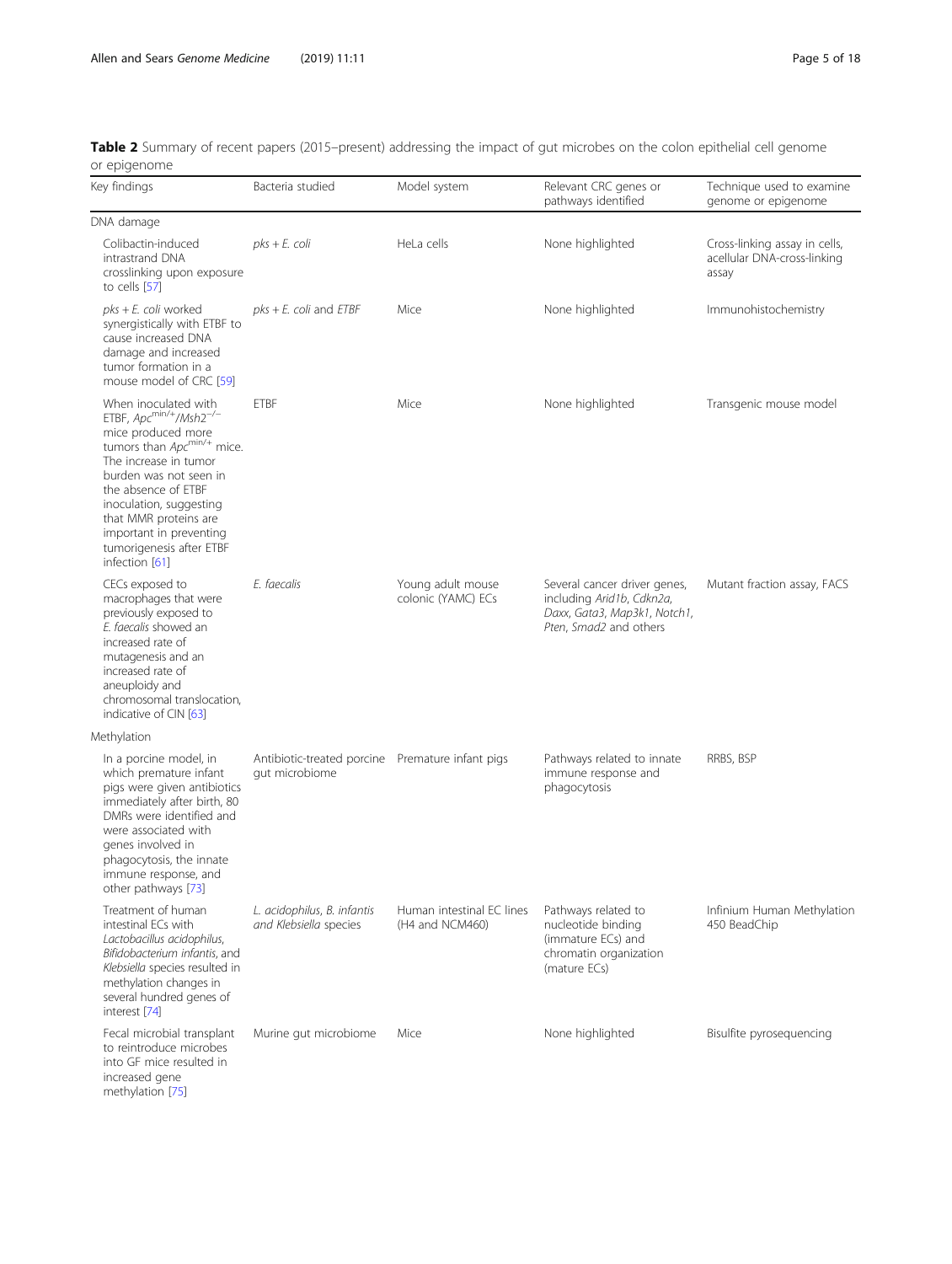| Table 2 Summary of recent papers (2015–present) addressing the impact of gut microbes on the colon epithelial cell genome |  |  |
|---------------------------------------------------------------------------------------------------------------------------|--|--|
| or epigenome (Continued)                                                                                                  |  |  |

| or epigemonie (continuea)                                                                                                                                                                                                                                                         |                                             |                                                                                |                                                                                                                                                         |                                                     |
|-----------------------------------------------------------------------------------------------------------------------------------------------------------------------------------------------------------------------------------------------------------------------------------|---------------------------------------------|--------------------------------------------------------------------------------|---------------------------------------------------------------------------------------------------------------------------------------------------------|-----------------------------------------------------|
| Key findings                                                                                                                                                                                                                                                                      | Bacteria studied                            | Model system                                                                   | Relevant CRC genes or<br>pathways identified                                                                                                            | Technique used to examine<br>genome or epigenome    |
| The gene methylation<br>status of GF mice differed<br>from that of conventional<br>mice. The number of<br>genes with changes in both<br>gene expression and<br>methylation status<br>increased as mice aged [76]                                                                  | Murine gut microbiome                       | Mice                                                                           | Pathways related to cellular<br>proliferation or regeneration<br>(Pik3cd, Rb1, Grb10, Plagl1,<br>Nfix, Tab3) and immune<br>response (Atp7a, Atf4, Bcl3) | <b>RRBS</b>                                         |
| ETBF-induced tumors<br>contained more<br>hypermethylated DMRs<br>and fewer hypomethylated<br>DMRs than spontaneous<br>tumors $[61]$                                                                                                                                               | <b>ETBF</b>                                 | Mice                                                                           | Hoxa5, Polg, Runx1, Runx3,<br>CD37, Stx11, Tceb2, Lgr6, Cdx1,<br>and Fut4 genes                                                                         | MBD-seq, pyrosequencing,<br>gMSP                    |
| Chromatin structure                                                                                                                                                                                                                                                               |                                             |                                                                                |                                                                                                                                                         |                                                     |
| Investigators found no<br>differential DNase<br>hypersensitivity sites in the<br>jejunum of GF mice. They<br>did, however, find changes<br>in the histone marks<br>H3K4me1 and H3K27ac,<br>which are generally<br>enriched at poised or<br>active enhancers,<br>respectively [87] | Murine gut microbiome                       | Mice                                                                           | Transcription factors<br>belonging to the IRF family,<br>STAT family, and ETS family                                                                    | DNase-seg, ChIP-seg                                 |
| Several hundred promoters<br>and enhancers lost<br>rhythmicity after antibiotic<br>treatment, and a near equal<br>number gained de novo<br>rhythmic behavior [92]                                                                                                                 | Antibiotic-treated murine<br>gut microbiome | Mice                                                                           | None highlighted                                                                                                                                        | ChIP-seq                                            |
| Bacterial presence resulted<br>in numerous changes in<br>histone acetylation and<br>methylation in the<br>proximal colon tissue of GF<br>mice. SCFAs produced by<br>gut microbes might have<br>mediated this effect [93]                                                          | Murine gut microbiome                       | Mice                                                                           | None highlighted                                                                                                                                        | Electrospray ionization<br>tandem mass spectrometry |
| The location of H3K4<br>methylation marks was<br>modified when gut<br>microbes colonized GF<br>mice [94]                                                                                                                                                                          | Murine gut microbiome                       | Mice                                                                           | Genes involved in<br>maintaining the innate<br>mucosal barrier, ROS<br>generation, ephrin signaling,<br>and others                                      | ChIP-seq                                            |
| In mice treated with<br>antibiotics for 3 days,<br>H3K18 crotonylation in the<br>colon was decreased. This<br>was associated with a<br>concomitant decrease in<br>HDAC2 protein expression,<br>which was mediated by<br>the SCFAs butyrate and<br>crotonate. These SCFAs          | Antibiotic-treated murine<br>qut microbiome | Mice, mouse small<br>intestinal enteroids,<br>human CRC cell lines<br>(HCT116) | Pathways related to<br>endometrial cancer, prostate<br>cancer, pancreatic cancer,<br>CRC, TGF- $\beta$ signaling and<br>stem cell pluripotency          | ChIP-seq                                            |

promote H3K18 crotonylation by inhibiting HDACs [\[96\]](#page-16-0)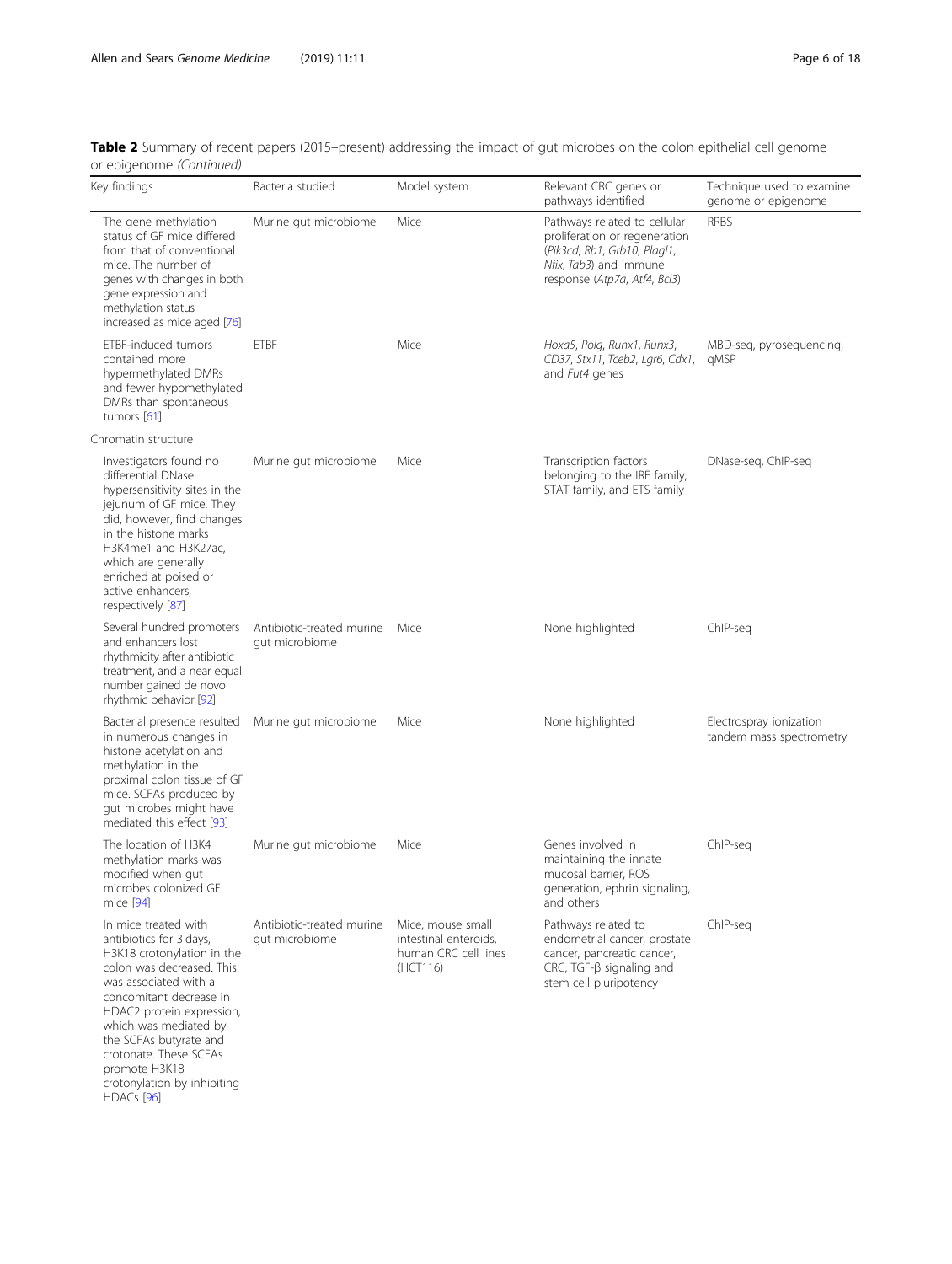| Table 2 Summary of recent papers (2015–present) addressing the impact of gut microbes on the colon epithelial cell genome |  |  |  |  |  |
|---------------------------------------------------------------------------------------------------------------------------|--|--|--|--|--|
| or epigenome (Continued)                                                                                                  |  |  |  |  |  |

| Key findings                                                                                                                                                                                                                                                                                                                   | Bacteria studied                                                           | Model system                                 | Relevant CRC genes or<br>pathways identified                                                  | Technique used to examine<br>genome or epigenome |
|--------------------------------------------------------------------------------------------------------------------------------------------------------------------------------------------------------------------------------------------------------------------------------------------------------------------------------|----------------------------------------------------------------------------|----------------------------------------------|-----------------------------------------------------------------------------------------------|--------------------------------------------------|
| Non-coding RNAs                                                                                                                                                                                                                                                                                                                |                                                                            |                                              |                                                                                               |                                                  |
| Using GF mice, the<br>presence of gut microbes<br>was associated with<br>decreased production of<br>miRNAs, which were<br>shown to be produced by<br>intestinal ECs, goblet cells<br>and Paneth cells [107]                                                                                                                    | Murine gut microbiome                                                      | Mice                                         | None highlighted                                                                              | NanoString nCounter                              |
| Absence (GF mice) of the<br>gut microbiota resulted in<br>lower levels of expression<br>of the miRNAs let-7b,<br>miR-141, and miR-200a.<br>Depletion (antibiotic-treated<br>rats) of gut microbiota<br>resulted in lower levels of<br>miRNAs let-7b, miR-141,<br>miR-200a, and miR-1224<br>after 6 weeks of<br>treatment [108] | Murine gut microbiome,<br>antibiotic-treated murine<br>qut microbiome      | Mice, rats                                   | let-7b, miR-141, miR-200a,<br>and miR-1224                                                    | qRT-PCR                                          |
| miR-21-5p was expressed<br>at higher levels in the<br>small and large intestine of<br>conventional mice than in<br>GF mice. Exposing HT-29<br>and SW480 cells (two CRC<br>cell lines) to Bacteroides<br>acidifaciens type A43 and<br>Lactobacillus johnsonii 129<br>resulted in an upregulation<br>of miR-21-5p [112]          | Murine gut microbiome,<br>B. acidifaciens type A43<br>and L. johnsonii 129 | Mice, human CRC cell<br>lines (HT-29, SW480) | miR-21-5p                                                                                     | Microarray                                       |
| 19 miRNAs were<br>differentially expressed in<br>IESCs of GF mice when<br>compared to<br>conventionalized mice.<br>miR-375-3p<br>was downregulated in<br>conventionalized<br>mice [115]                                                                                                                                        | Murine gut microbiome                                                      | Mice, mouse small<br>intestinal enteroids    | miR-375-3p                                                                                    | RNA-seq                                          |
| Several miRNAs were<br>downregulated in<br>Fusobacterium nucleatum-<br>rich tumor samples from<br>patients with recurrent CRC.<br>A CRC xenograft model was<br>used to show that F.<br>nucleatum causes resistance<br>to oxaliplatin and 5-FU via<br>downregulation of miR-4802<br>and miR-18a* [117]                          | F. nucleatum                                                               | Mice, CRC cell lines<br>(HCT116 and HT29)    | miR-4802 (newly associated<br>with CRC) and miR-18a*<br>(belongs to the miR-17-92<br>cluster) | RNA-seq                                          |
| IncRNAs in the mouse<br>duodenum, jejunum,<br>ileum, and colon were<br>altered in GF mice when<br>compared to conventional<br>mice [118]                                                                                                                                                                                       | Murine gut microbiome                                                      | Mice                                         | Pathways related to GPCR<br>signaling and TGF signaling                                       | RNA-seq                                          |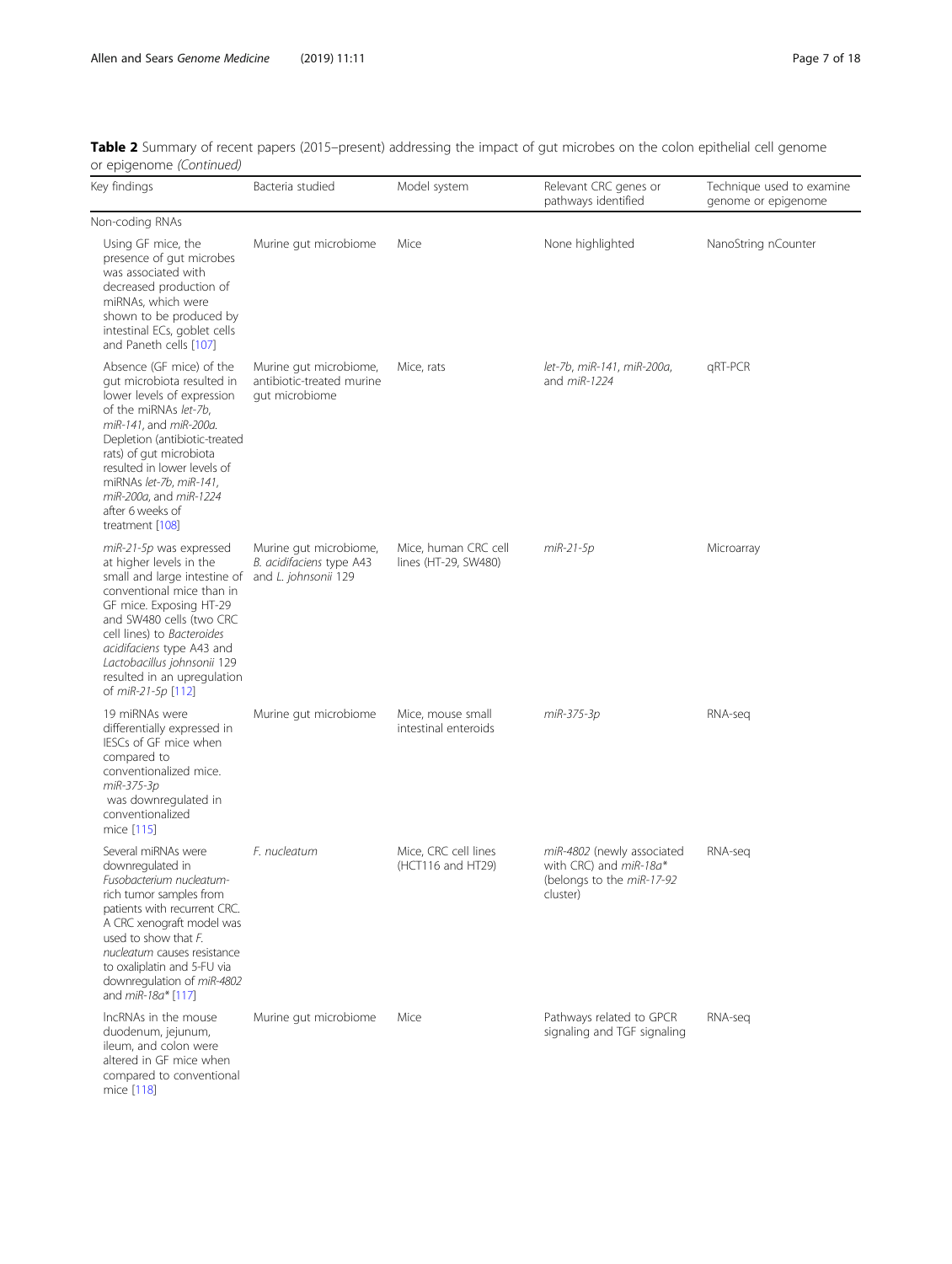Table 2 Summary of recent papers (2015–present) addressing the impact of gut microbes on the colon epithelial cell genome or epigenome (Continued)

| Key findings                                                                                                                                                                                                                              | Bacteria studied                  | Model system | Relevant CRC genes or<br>pathways identified | Technique used to examine<br>genome or epigenome |
|-------------------------------------------------------------------------------------------------------------------------------------------------------------------------------------------------------------------------------------------|-----------------------------------|--------------|----------------------------------------------|--------------------------------------------------|
| When GF mice were<br>reconstituted with normal<br>mouse microbiota or with<br>E. coli alone, fairly distinct<br>changes in IncRNA<br>signatures occurred, with<br>only 8% of the<br>differentially expressed<br>IncRNAs overlapping [119] | Murine gut microbiome,<br>F. coli | Mice         | None highlighted                             | Affymetrix mouse exon<br>microarray              |

methylated region, ETBF enterotoxigenic Bacteroides fragilis, EC epithelial cell, ETS e26 transformation specific, GF germ-free, FACS fluorescence-activated cell sorting, GPCR G-protein-coupled receptor, HDAC histone deacetylase, IESC intestinal epithelial stem cell, IRF interferon regulatory factor, IncRNA long non-coding RNA, MBD methyl CpG binding domain, miRNA microRNA, MMR mismatch repair, qMSP quantitative methylation-specific PCR, ROS reactive oxygen species, RRBS reduced representation bisulfite sequencing, SCFA short chain fatty acid, STAT signal transducer and activator of transcription, YAMC young adult mouse colonic

sufficient, for increased colon tumor formation. The increased tumorigenesis was also highly dependent on the presence of both colibactin and B. fragilis toxin (BFT). Together, this evidence points to a direct correlation between these bacterial toxins, an increased inflammatory response, DNA damage, and tumor formation, but no studies to date have determined whether colibactin or BFT directly induces disease-initiating or disease-promoting DNA mutations in CECs.

Studies conducted using E. coli and ETBF provide clues as to how we can begin to dissect out the effects of DNA damage caused by their secreted toxins. In one study, Maddocks and colleagues  $[60]$  $[60]$  $[60]$  showed that enteropathogenic E. coli (EPEC) deplete the mismatch repair proteins of host cells, leading to an increased mutation frequency, as measured using an artificially inserted microsatellite. The effect was mediated by an EPEC-secreted protein (EspF) that targets the mitochondria of CECs and induces post-translational modifications of mismatch repair proteins [\[60](#page-16-0)]. In another study, Maiuri and colleagues [[61](#page-16-0)] showed that, when inoculated with ETBF,  $Apc^{min/+}/Msh2^{-/-}$  mice produced more tumors than  $Apc^{min/+}$  mice with intact Msh2 mismatch repair proteins. The increase in tumor burden was not seen in the absence of ETBF inoculation, suggesting that mismatch repair proteins play an important role in preventing tumorigenesis after ETBF colonization [\[61](#page-16-0)]. These approaches can be modified and used in vitro to determine whether bacterial toxins such as BFT and colibactin can directly cause DNA mutations in CECs. These methods only identify mismatch-repair-based increases in mutation rates, but other more generalized strategies are also available. The hypoxanthine phosphoribosyltransferase (HPRT)-forward mutation assay can be used to test the general mutation rate that is induced by a given compound. In this assay, the cells that are used contain one copy of the HPRT1 gene. When grown in the presence of 6-thioguanine (6-TG), only

cells that have acquired a mutation in their HPRT1 gene are able to survive. So, by counting the number of cells that are alive after 6-TG treatment and comparing it to untreated controls, a general mutation frequency can be determined  $[62]$  $[62]$ . A similar assay was used by Wang and colleagues  $[63]$  $[63]$  to show that macrophages that are exposed to *Enterococcus faecalis*-induced mutations in a mouse colonic epithelial cell line.

Chromosomal instability (CIN) in epithelial cells is another mechanism that contributes to tumor formation. CIN has been identified in nearly all cancers, including CRC [\[53](#page-15-0), [64,](#page-16-0) [65\]](#page-16-0). In order to determine whether bacteria can induce CIN in epithelial cells, immune cells have been used as an intermediary. Specifically, Wang and colleagues [[63\]](#page-16-0) first cultured macrophages in the presence of *E. faecalis*. They then exposed CECs to those macrophages and found an increased rate of aneuploidy and chromosomal translocation, indicative of CIN. These CECs were subsequently injected into the flank of NOD/ SCID mice, which lack functioning T cells, B cells, and NK cells, and only CECs that had been exposed to the macrophages or a control carcinogen formed a tumor mass. Gene expression profiling of these masses revealed altered gene expression of at least three 'driver genes' in each sample  $[63]$  $[63]$ . This study highlights a novel microbialmacrophage interaction that induces pro-carcinogenic genome changes. Although these studies do not demonstrate direct effects of bacteria that lead to CIN in CECs, they do outline a methodology for future experiments; bacteria such as  $pks + E$ . coli, ETBF, and *Fusobacterium* nucleatum could be exposed to CECs and the cells could then be analyzed for chromosomal translocations and aneuploidy.

Whole-genome sequencing can also be used to measure mutation frequency and to observe pathogen-specific mutational patterns directly. In a study conducted by Szikriszt and colleagues [\[66](#page-16-0)], cisplatin treatment of a chicken lymphoblastic cell line was shown to induce primarily  $C > A$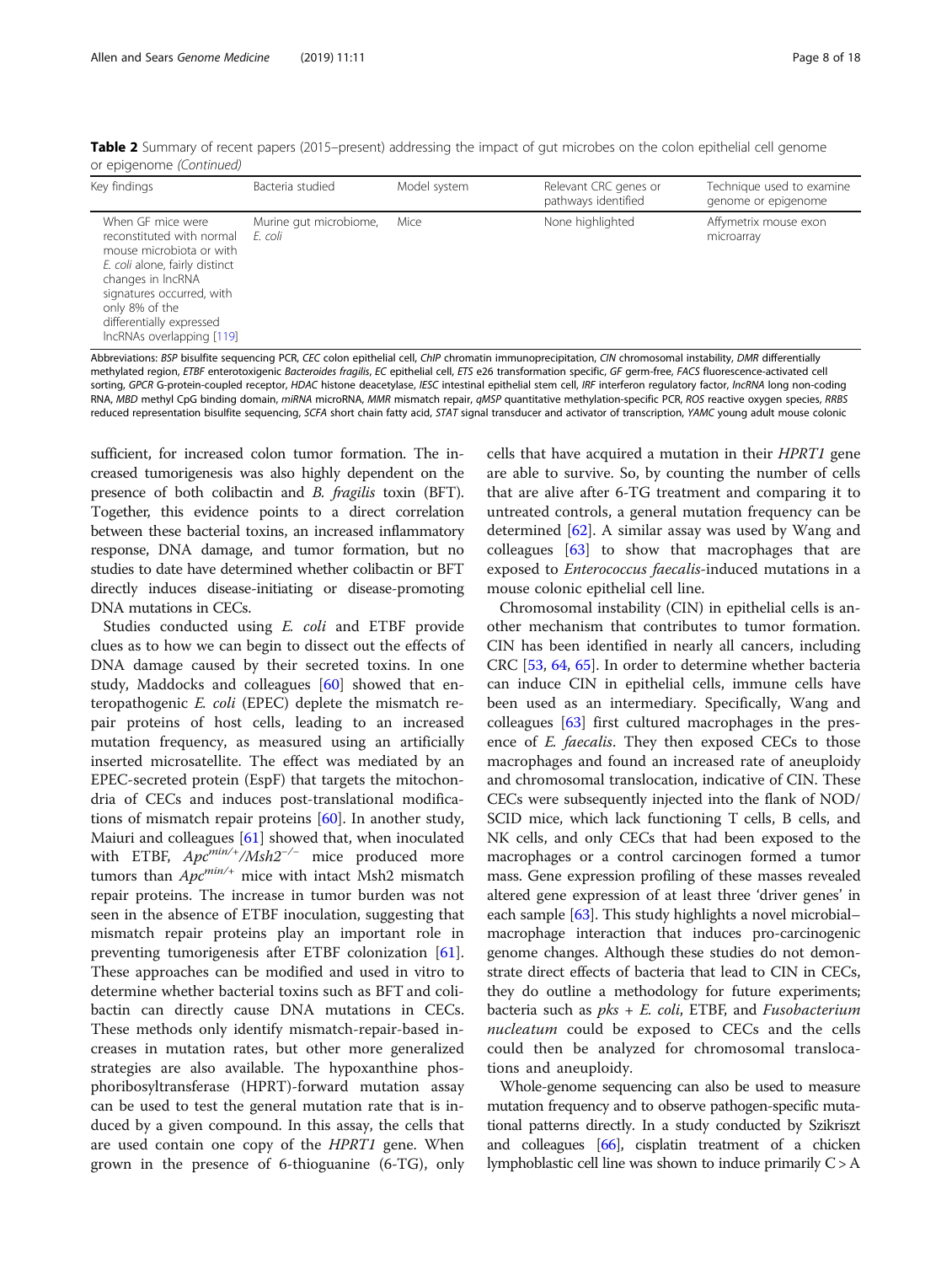mutations, a pattern found frequently in aflatoxin-induced cancers [\[66\]](#page-16-0). Importantly, the specific signature identified after cisplatin exposure differed when human cell lines were used  $(C > T$  instead of  $C > A$  mutations were most frequent) [\[67\]](#page-16-0), which emphasizes the importance of relevant model selection in experimental design. These experiments would be particularly informative in models where bacterial communities, such as biofilms, induce tumor formation, as the causal bacteria are difficult to identify. Knowing the mutational signature caused by the biofilm may narrow down the list of driver organisms and provide us with a new target for screening.

#### The epigenome

#### The gut microbiome and DNA methylation

DNA methylation generally describes the addition of a methyl group  $(CH_3)$  to a cytosine residue that precedes a guanine residue in DNA (termed CpG islands, often at or near the start site of gene transcription) [[68](#page-16-0)]. The effects of DNA methylation on cancer development have been examined extensively. Two of the first studies showed both global and gene-specific DNA hypomethylation in cancer [[69,](#page-16-0) [70\]](#page-16-0). Both hypomethylation and hypermethylation have been linked to CRC development, but the mechanisms by which they contribute to cancer development differ. DNA hypomethylation is generally thought to lead to tumorigenesis via one of three pathways: chromosomal instability, loss of imprinting, or reactivation of transposable elements [\[71](#page-16-0)]. Hypermethylation, on the other hand, is believed to lead to the decreased expression of tumor suppressor genes. Since the early studies, data have accrued to show that methylation differences play a major role in the initiation and progression of many types of cancer [\[72\]](#page-16-0). Much of this research has focused on CRC, where CpG island hypermethylation of MLH1, RARB2, CDKN2A, and other genes has been linked to tumor formation and growth [[68](#page-16-0), [71\]](#page-16-0).

The question has been raised as to whether the gut microbiota are among the stimuli that can alter the balance of DNA methylation in CECs, and thus represent an avenue of investigation to determine whether there is a relationship between gut microbes, gene methylation, and the development of CRC. Two recent studies, using non-mouse models, have investigated this question. Pan and colleagues [\[73](#page-16-0)] used a porcine model, in which premature infant pigs were given antibiotics immediately after birth, to investigate the effect of early bacterial colonization in the gut on gene methylation. They found more than 80 differentially methylated regions (DMRs) in the distal small intestine and associated these regions with genes involved in phagocytosis, the innate immune response, and other pathways. Cortese and colleagues [[74\]](#page-16-0) used mature or immature human intestinal epithelial cell lines to investigate the impact of specific microbes on gene methylation status. This study showed that treatment of these cells with probiotic species (Lactobacillus acidophilus and Bifidobacterium infantis) or Klebsiella species resulted in methylation changes in several hundred genes of interest [[74\]](#page-16-0). In immature epithelial cells, the common differentially methylated genes belonged to nucleotide-binding pathways, whereas in mature cells, the common differentially methylated genes belonged to chromatin organization pathways. Importantly, the majority of changes were specific to the bacteria used [[74](#page-16-0)].

Other studies have looked to mice in order to tease out the relationship between the gut microbiome and CEC gene methylation status. Yu and colleagues [\[75](#page-16-0)] found that the presence of gut microbes led to an increase in the 3′ CpG island methylation of specific genes, which correlated with increased gene expression, suggesting a functional role for these changes. This result was corroborated when germ-free mice were conventionalized using fecal microbial transplants and the 3′ CpG island methylation status of two genes (B4galnt1 and Phospho1) was examined [[75](#page-16-0)]. A similar study showed that the methylation status of the CECs of germ-free mice differed from that in conventional mice, and that many of the affected genes are frequently mutated in CRC [\[76\]](#page-16-0). For example, the proto-oncogene Bcl3 was hypomethylated and showed increased gene expression in conventional mice, whereas the tumor suppressor gene Rb1 showed decreased gene expression in conventional mice. Although the difference in methylation status between germ-free mice and conventional mice seemed to wane as the mice aged, the number of genes with changes in both gene expression and methylation status increased as the mice aged, suggesting a decreased overall effect of gut microbes on gene methylation with time, but perhaps an increased functional effect [\[76\]](#page-16-0).

The studies discussed so far have all examined the effects of microbes on methylation in normal CECs, but they did not examine these changes in transformed cells. One recent study has begun to address this knowledge gap. Maiuri and colleagues [\[61\]](#page-16-0) compared the methylation profile of spontaneous tumors and ETBF-induced tumors in the distal colon of  $Apc^{min/+}$  mice. They found that ETBF-induced tumors contained more hypermethylated DMRs and fewer hypomethylated DMRs than spontaneous tumors. Furthermore, many of the hypermethylated DMRs were associated with the CpG islands of genes with known tumor-suppressive functions, such as Hoxa5, Polg, Runx1, Runx3, CD37, Stx11, Tceb2, Lgr6, Cdx1, and Fut4 [[61](#page-16-0)]. The expression of several of these genes was also reduced, but whether BFT induced these changes directly through interaction with CECs or indirectly via induced mucosal immune responses was not determined.

More studies are needed to better understand how methylation changes that are induced by specific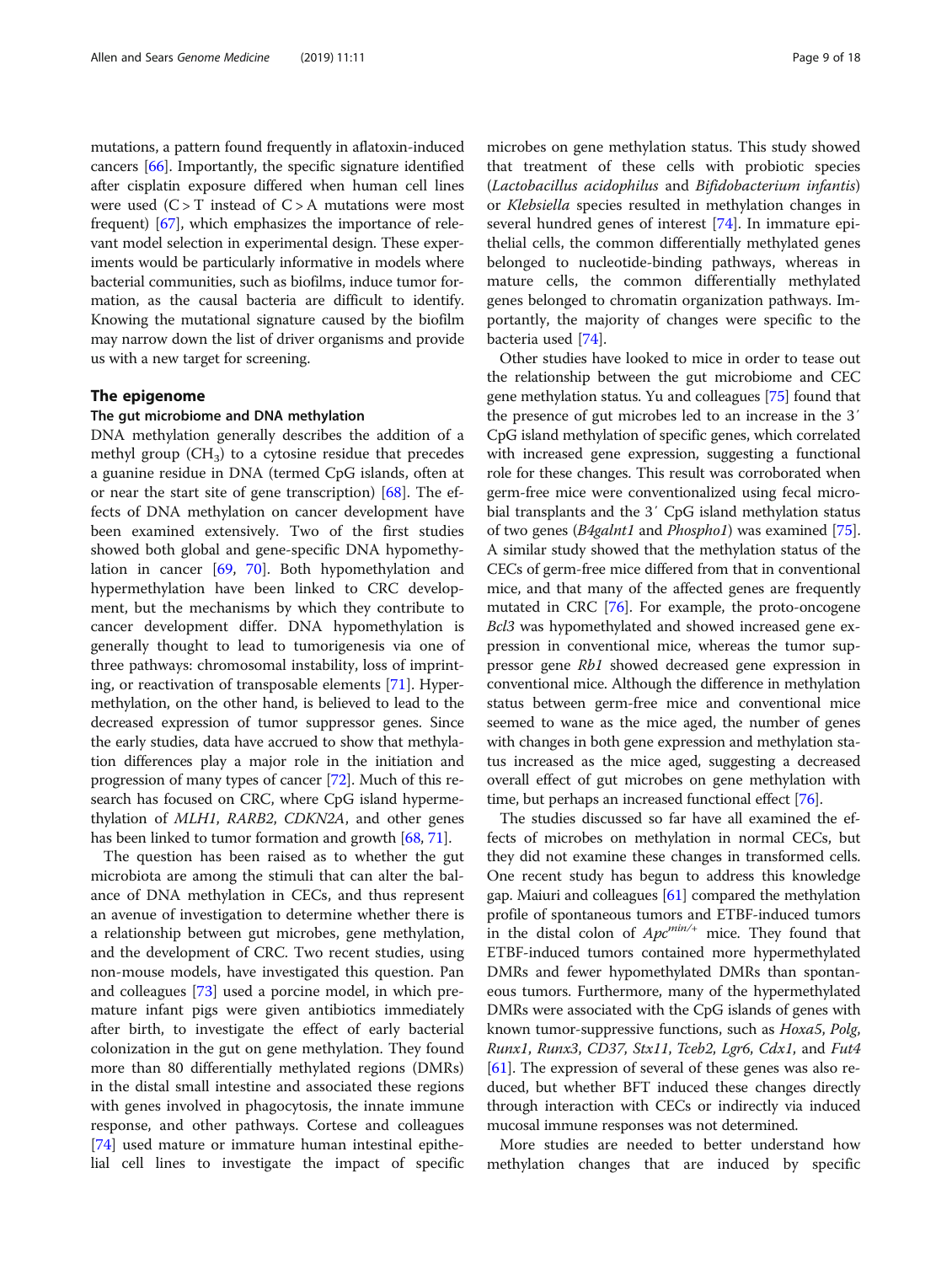microbes and their toxins contribute to CRC development. Initial experiments should focus on determining whether presumably health-promoting probiotic species, such as Lactobacillus acidophilus, have a common impact on methylation in CECs that is distinct from the signature induced by pathogenic bacteria. Furthermore, several studies have shown that butyrate can affect both the methylation of DNA globally [[77,](#page-16-0) [78](#page-16-0)] and the expression of genes that function in DNA methylation or demethylation pathways [\[79,](#page-16-0) [80\]](#page-16-0). Because most of these experiments have been conducted in vitro using non-CEC lines and have only examined the effects of butyrate in isolation, in vivo studies should be conducted to determine whether butyrate-producing gut microbes can alter DNA methylation in CECs. Finally, more focus should also be placed on effects that are induced by specific bacterial toxins as strategies to detect, alter, or induce protective immunity to these toxins can be utilized more readily in the clinic.

#### The gut microbiome and chromatin structure

In the nucleus, DNA is wrapped around histones, which are protein complexes composed of eight subunits. Each histone is made up of two copies each of H2A, H2B, H3, and H4 subunits, and the DNA–histone complex is referred to as a nucleosome. In general, the nucleus can be divided into regions of heterochromatin (areas in which nucleosomes are packed tightly together) or euchromatin (areas in which nucleosomes are more loosely packed). Areas of heterochromatin tend to be less transcriptionally active whereas areas of euchromatin tend to be more transcriptionally active. The location of histones is tightly regulated by a number of proteins and enzymes that modify the histones or serve as docking sites for other proteins that recognize those modifications [[81\]](#page-16-0). Histone modifications include the methylation, acetylation, or phosphorylation of various residues, among others. Each modification has a unique impact on chromatin structure. For example, the acetylation of histone lysine residues is involved in transcriptional regulation and DNA repair. Histone acetylation and deacetylation are regulated by histone acetyltransferases, which acetylate histones, and histone deacetylases (HDACs), which remove acetyl groups from histones, respectively. Mutations in enzymes that belong to each of these groups have been found in cancer. HDAC inhibitors have already been approved for the treatment of hematologic malignancies, and growing evidence suggests they might be useful in CRC too [[81,](#page-16-0) [82\]](#page-16-0).

Much of the research surrounding the gut microbiome, CRC, and chromatin has focused on the role of butyrate as a HDAC inhibitor. The impact of butyrate has been explored in CRC in a number of studies, most of which show that it plays a protective role [[47](#page-15-0)–[49](#page-15-0), [83](#page-16-0)],

whereas other studies have supported a stimulatory role [[84\]](#page-16-0). The most recent in vivo experiments to analyze the effects of butyrate on colon tumor formation used an AOM/dextran sodium sulfate (DSS) model of CRC to show that germ-free mice that were inoculated with the butyrate-producing bacterium Butyrivibrio fibrisolvens and given a high fiber diet were mostly protected from tumor formation. Importantly, mice given the bacterium alone or a high fiber diet alone were not protected, whereas mice given a mutant strain of *B. fibrisolvens* that produced lower levels of butyrate had intermediate protection from tumor formation [\[85](#page-16-0)]. Mechanistically, the tumors of mice given B. fibrisolvens and a high fiber diet had higher levels of histone subunit H3 acetylation, supporting the role of butyrate as a HDAC inhibitor. The role of butyrate in tumor formation and histone deacetylation has been well-studied and can be used to imply the potential impacts of the microbial community on histone deacetylation, but research on the direct effect of gut microbes on global chromatin structure and on the modulation of other histone marks is just beginning to pick up steam.

In an effort to expand our understanding of the effects of gut microbes on global chromatin structure, Camp and colleagues [\[86](#page-16-0)] examined the chromatin landscape of intestinal epithelial cells isolated from the ileum and colon of germ-free and conventionally reared mice. Surprisingly, using a modified DNase-seq hypersensitivity assay, they found no correlation between the presence of bacteria and chromatin accessibility. A more recent study looking at intestinal epithelial cells isolated from the jejunum of germ-free and conventional mice found similar results  $[87]$  $[87]$ , suggesting rather definitively that gut microbes do not routinely induce changes in global chromatin accessibility. These results do not, however, rule out the potential impact of specific microbes or microbial communities on chromatin structure locally. Indeed, more site-specific analyses, performed by both Camp et al. [[86](#page-16-0)] and Davison et al. [\[87\]](#page-16-0), revealed greater accessibility of specific transcription factor binding sites in conventional mice. Both groups identified an upregulation in the accessibility of binding sites for transcription factors in the STAT (signal transducer and activator of transcription), IRF (interferon regulatory factor), and ETS (e26 transformation specific) families, each of which has been implicated in CRC progression [[88](#page-16-0)–[90](#page-16-0)]. Furthermore, many of these transcription factors were also identified by Richards and colleagues [\[91](#page-16-0)] as being differentially expressed after co-culture of CECs with gut bacteria. Taken together, these studies suggest that microbes alter the chromatin structure in specific regions, and that these changes have a large impact on the expression of genes that are known to be dysregulated in CRC.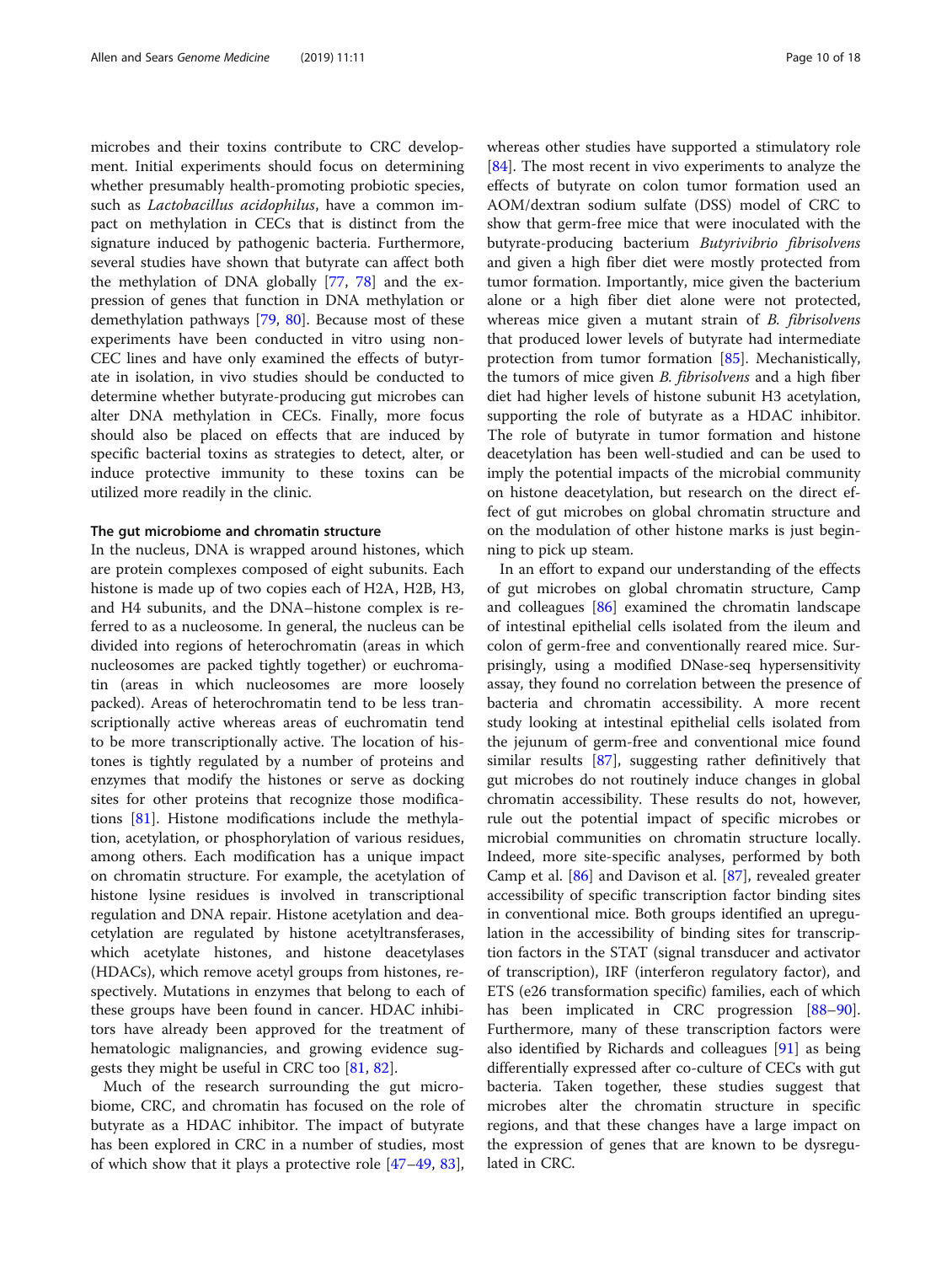Other studies examining the impact of the gut microbiome on chromatin structure in mice have investigated specific histone modifications. By assaying the location of multiple histone modifications using ChIP-Seq after the antibiotic treatment of mice, Thaiss and colleagues [[92\]](#page-16-0) showed that several hundred host gene promoters and enhancers lost rhythmicity following antibiotic treatment, and that a near equal number gained de novo rhythmic behavior. In other words, some mouse genes that display a diurnal pattern of promoter or enhancer chromatin structure no longer displayed this pattern upon antibiotic treatment. The relationship between these changes and CRC is uncertain, but as hundreds of genes were changed, these data need to be mined to determine whether the gut-microbiome-sensitive rhythmic changes in chromatin structure are related to CRC or other diseases. Krautkramer and colleagues [[93](#page-16-0)] examined the proximal colon tissue of germ-free and conventional mice, and found that bacterial presence resulted in numerous changes in histone acetylation and methylation, but direct effects on CECs were not examined. For example, the amount of single acetylated lysine on histone subunit H3 was elevated in the proximal colon tissue of germ-free mice compared to conventional mice, whereas the amount of double acetylated lysine was reduced [\[93](#page-16-0)]. Furthermore, supplementation of the germ-free mouse diet with several SCFAs (acetate, propionate, and butyrate) resulted in a histone profile that more closely resembled that of conventional mice, suggesting that these metabolic byproducts of gut microbes induce histone modifications [[93\]](#page-16-0). The functional implications of these changes in histone profile were assessed by examining gene-expression changes in the hepatocytes of germ-free and conventional mice. As expected, the identified pathways mostly related to metabolism. In future experiments, gene expression in CECs should be examined to determine whether these histone profile changes might contribute to CRC development.

Kelly and colleagues [[94](#page-16-0)] also recently identified a connection between the gut microbiome and certain histone modifications. Specifically, the location of histones with a H3K4 methylation mark was shown to be modified by the presence of gut microbes. Because the location of histone H3 subunits was analyzed along with the presence or absence of K4 methylation marks, the authors were able to associate the changes with specific genes. This analysis revealed an abundance of genes that belonged to pathways associated with inflammatory bowel disease. Importantly, many of these genes and pathways are also associated with cancer (that is, genes involved in maintaining the innate mucosal barrier, reactive oxygen species generation, or ephrin signaling), so although the authors did not highlight a link to cancer in their findings, their results can be readily applied to

better understand how gut microbes affect histone methylation at genes that are known to be dysregulated in CRC [\[94\]](#page-16-0).

More novel histone modifications have also been associated with gut microbes. Histone crotonylation is the addition of crotonyl groups to a lysine residue of a histone subunit [[95\]](#page-16-0). Crotonylation on lysine 18 of the histone subunit H3 (H3K18cr) is a common histone mark in the colon. Moreover, increased crotonylation at H3K18 is associated with the increased expression of genes that are linked to multiple cancers, including CRC [[96\]](#page-16-0). H3K18 crotonylation in the colon decreased in mice treated with antibiotics for three days. This decrease was associated with a concomitant decrease in SCFAs and HDAC2 protein expression. Subsequent experiments showed that the SCFAs butyrate and crotonate promoted H3K18 crotonylation by inhibiting HDACs [[96\]](#page-16-0).

As the number of known post-translational histone modifications continues to increase [\[95\]](#page-16-0), these results suggest a burgeoning role for these modifications in gut microbiome–CRC interactions, and perhaps potential new targets for intervention. Moreover, mouse models that test the tumorigenic effect of gut microbes or microbial communities are being used extensively, and thus should be employed to determine whether microbeinduced changes in specific histone modifications or the accessibility of specific transcription factor binding sites affects CRC pathogenesis.

#### The gut microbiome and non-coding RNAs

Non-coding RNAs (ncRNAs) are RNA molecules that are transcribed from DNA but not translated into protein. They are generally classified into two groups: small non-coding RNAs (snRNAs) and long non-coding RNAs (lncRNAs) [[97\]](#page-16-0). The most commonly studied snRNAs are microRNAs (miRNAs), which are approximately 22 nucleotides long [\[98](#page-16-0)]. By contrast, lncRNAs are ncRNAs that are always greater than 200 nucleotides in length, although some are much larger. MicroRNAs regulate protein-coding gene expression by binding to the 3′ UTR of mRNA molecules, causing repressed translation and encouraging the degradation of target mRNAs [\[99](#page-16-0)]. By contrast, lncRNAs generally regulate protein-coding gene expression by one of several mechanisms (for example, by acting as a scaffold for histone-modifying complexes, inhibiting the binding of transcription factors by direct binding to the transcription factors themselves or to their DNA targets, directly binding RNA polymerase 2, or binding and sequestering miRNAs) [\[100\]](#page-16-0).

Dysregulation of both miRNAs and lncRNAs has been associated with CRC. Early studies identified a correlation between increased expression of particular miRNAs and the proto-oncogene  $c$ -*Myc* [[101](#page-16-0)]. More recent studies have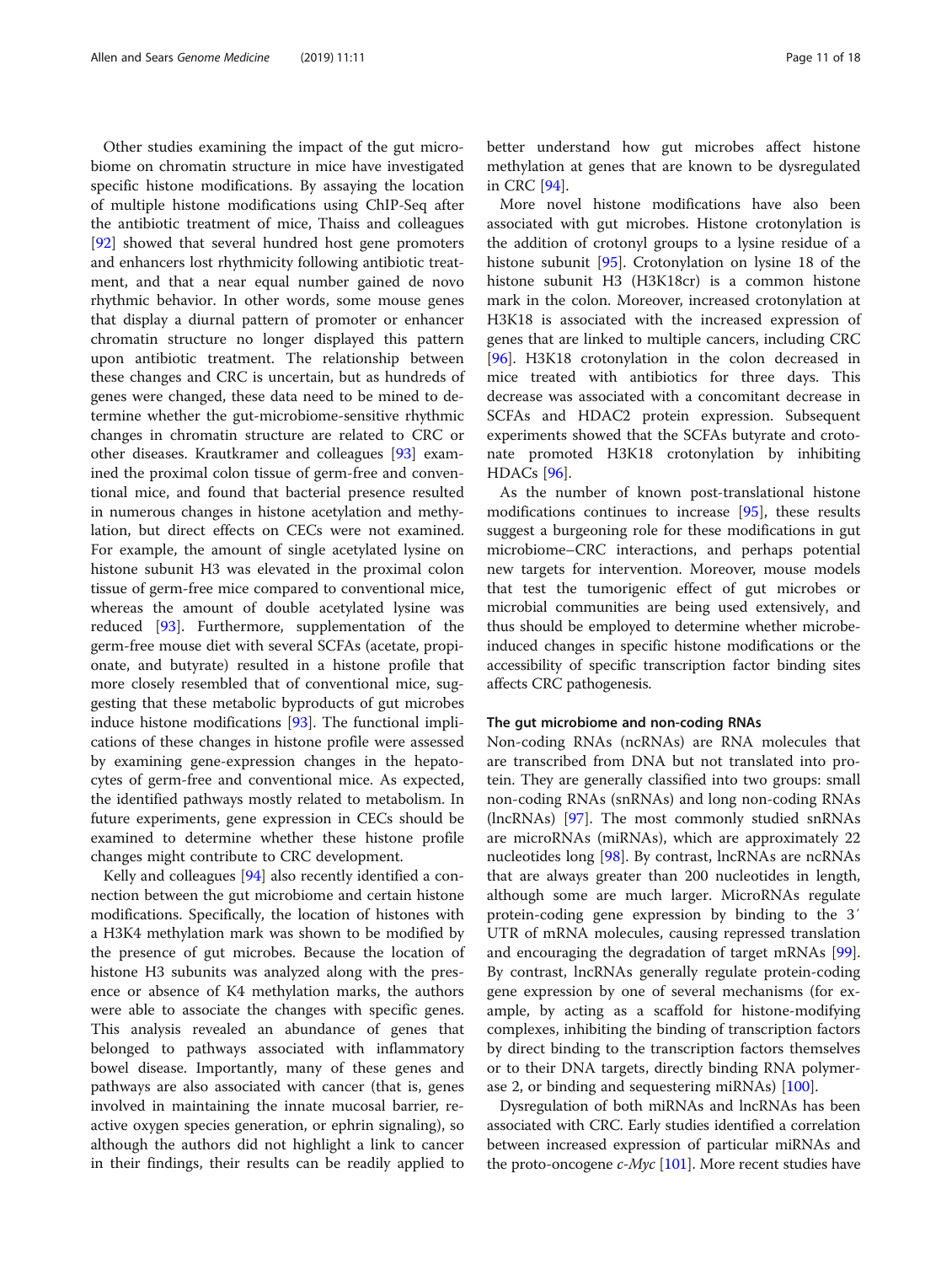shown that miRNAs can drive the transformation from adenoma to adenocarcinoma [\[102\]](#page-16-0), and that the micro-RNA 17/92 cluster can regulate the expression of common CRC-associated genes, including *BCL3* and *PTEN* [[103](#page-16-0), [104\]](#page-16-0). Long ncRNAs, including HOTAIR, CCAT, MALAT-1, H19, and many others, have been associated with CRC development, invasion, and metastasis and with early diagnosis and prognosis [\[105](#page-17-0)]. Interestingly, most lncRNAs are also associated with other cancers, suggesting that their functions span several different pathways and cell types.

The gut microbiome has been shown to regulate the expression of protein-coding genes in CECs [\[91,](#page-16-0) [92](#page-16-0), [106\]](#page-17-0), so it is not unreasonable to think that the gut microbiome might also regulate the expression of ncRNAs. Most studies to date have used germ-free and conventional mice to determine how lncRNA and miRNA expression differs in the presence of gut microbes. Using NanoString technology to examine the fecal miRNA profile of germ-free mice, conventional mice, and antibiotic-treated mice, Liu and colleagues [[107](#page-17-0)] showed that the presence of gut microbes was associated with decreased fecal miRNA expression, although specific miRNAs were not examined. Also working with stool samples, but utilizing qRT-PCR and a specific set of four miRNAs known to be expressed in intestinal epithelial cells, Moloney and colleagues [[108](#page-17-0)] showed that conventional mice produced higher levels of three of the four miRNAs (let-7b, miR-141, and miR-200a) than germ-free mice. Interestingly, when they utilized an antibiotic-treated rat model, all four miRNAs showed lower levels of expression after 6 weeks of antibiotic treatment, but at 2 weeks, half were upregulated and half were downregulated, suggesting a temporal nature to the antibiotic effect on miRNA expression. The potential functional consequences of these changes were not examined and are difficult to predict as let-7b functions as an anti-oncomiRNA (miRNAs that inhibit proto-oncogenes) and miR-141 and miR-200a function as oncomiRNAs in CRC [\[109](#page-17-0)–[111](#page-17-0)].

By deleting Dicer, a protein that is required for miRNA processing, Liu and colleagues [\[107\]](#page-17-0) showed that intestinal epithelial cells, goblet cells, and Paneth cells each contribute to miRNA production, whereas lymphocytes do not. Other studies have examined intestinal epithelial cells directly to ensure that the observed miRNA differences were caused by the effect of gut microbes on epithelial cells alone. Using microarray and qPCR data, Nakata and colleagues  $[112]$  $[112]$  $[112]$  showed that *miR-21-5p* is expressed at higher levels in the small and large intestines of conventional mice than in germ-free mice. They then went on to show that exposing HT-29 and SW480 cells (two CRC cell lines) to heat-killed Bacteroides acidifaciens type A43 and to Lactobacillus johnsonii 129 resulted in an upregulation of miR-21-5p, suggesting that

molecules derived from these bacteria (and not live bacteria alone) can directly regulate the expression of this well-studied oncomiRNA [[112](#page-17-0)]. Paradoxically, both of these bacteria are regarded as probiotic bacteria and not oncogenic [[113](#page-17-0), [114](#page-17-0)], again indicating the need for studies focused on functional outcomes. Peck and colleagues [[115\]](#page-17-0) took their analysis a step further by isolating various epithelial cell subtypes from jejunal tissue of germ-free mice and of germ-free mice reconstituted with gut microbes for 2 weeks (conventionalized mice). They identified 11 miRNAs that were differentially expressed when all intestinal epithelial cell types were combined, and 19 miRNAs that were differentially expressed only in intestinal epithelial stem cells (IESCs), the cell type that showed the greatest change in miRNA expression. Although the majority of miRNAs showed increased expression in conventionalized mice compared to germfree mice, the most highly expressed miRNA in IESCs  $(miR-375-3p)$  showed decreased expression, and knockdown of this particular miRNA in enteroids resulted in increased cellular proliferation [[115](#page-17-0)]. Interestingly, miR-375-3p is downregulated in CRC tissues [\[116\]](#page-17-0). Thus, to date, several studies have shown that gut microbes can alter the expression of miRNAs, particularly those that are implicated in CRC development, but few studies have demonstrated a functional impact of these expression changes on tumor development in CRC models.

Following up on that idea, Yu and colleagues [[117](#page-17-0)] used global miRNA expression profiling to identify several miRNAs that were downregulated in *F. nucleatum*rich tumor samples from patients with recurrent CRC. These authors then treated CRC cell lines with inhibitors of two of these miRNAs (miR-4802 and miR-18a\*) and were able to demonstrate increased resistance to two common chemotherapy drugs used to treat CRC, oxaliplatin and 5-FU. By contrast, transfection of the same cells with miRNAs miR-4802 and miR-18a\* resulted in decreased drug resistance. Finally, a CRC xenograft model was used to demonstrate that F. nucleatum causes resistance to oxaliplatin and 5-FU by downregulating  $miR-4802$  and  $miR-18a*$  [\[117\]](#page-17-0). This is the most systematic example yet of how gut microbes might interact with CEC miRNAs to modulate CRC progression, and it should be used as a model for the future investigation of other CRC-associated gut microbes and miRNAs.

Less is known about the interaction between lncRNAs and the gut microbiome, probably because of difficulties in identifying the function of most lncRNAs. In one study, Dempsey and colleagues [[118](#page-17-0)] found that the expression of lncRNAs in the mouse duodenum, jejunum, ileum, and colon was altered in the absence of gut microbes. Most of the DNA sequences encoding these lncRNAs were located in intergenic regions or in the introns of protein-coding genes, and the lncRNAs were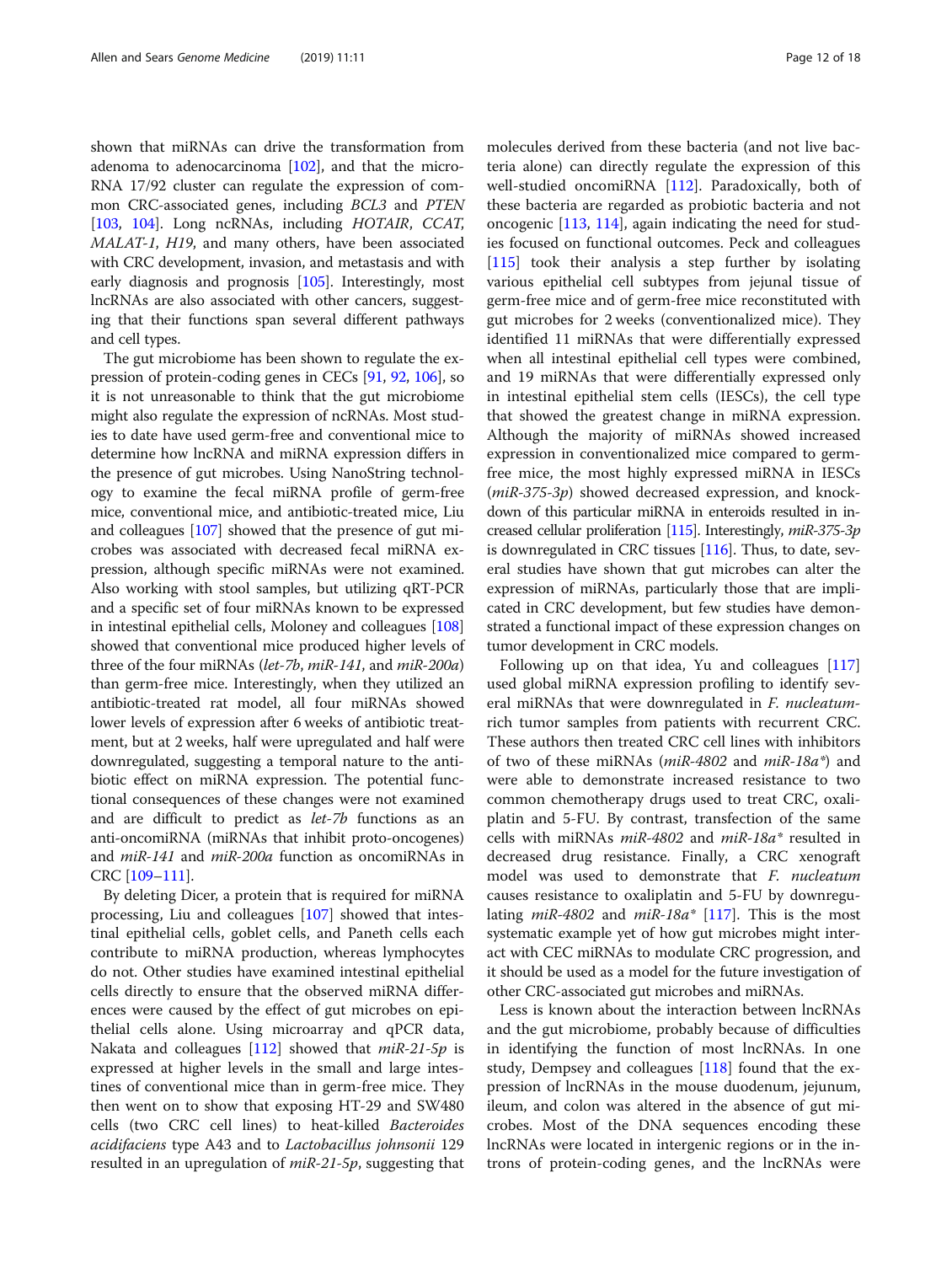predicted to function in regulating the expression of those genes. In the colon specifically, genes related to transforming growth factor (TGF) signaling and G-protein-coupled receptor (GPCR) signaling were identified. Liang and colleagues [[119](#page-17-0)] examined the change in lncRNA expression that occurs when germ-free mice are reconstituted with normal mouse microbiota or with E. coli alone. Interestingly, the two different types of microbiome reconstitution resulted in fairly distinct changes in lncRNA signatures with only 8% overlap (six lncRNAs). These six lncRNAs were not associated with genes, but the authors did note that they are highly expressed in the thymus and spleen, suggesting a potential role in immunity [\[119](#page-17-0)].

Notably, the study by Liang and colleagues [[119](#page-17-0)] was conducted using a publicly available database of microarray data. This research strategy can be used to further the field of gut microbiome–lncRNA interactions by mining data from other RNA-sequencing studies that disregarded lncRNAs in their analysis, or that analyzed lncRNAs in conjunction with protein-coding genes. For example, Peck and colleagues [\[115](#page-17-0)] identified 1157 protein-coding genes and lncRNAs that were upregulated or downregulated in the IESCs of conventional mice when compared to those of germ-free mice [\[115](#page-17-0)]. The genes that were elevated in conventional mice were involved in processes such as 'mitotic cell cycle' and 'nuclear division', suggesting a role in cell proliferation and potentially CRC progression. These data should be further examined to determine whether lncRNAs show the same or a different pattern when analyzed alone.

#### Mechanistic insights

Figure [1](#page-13-0) provides an overview of the mechanisms by which bacterial communities and species might impact the CEC genome or epigenome, thus altering tumor initiation, growth, and metastasis. An understanding of these mechanisms is necessary to develop creative approaches for the prevention, detection, and treatment of CRC. Most studies to date have examined the effects of changing the microbial community by using either antibiotics or germ-free mice, but only a few have studied the effects of specific bacteria. These studies show that altering the microbial community has a large impact on DNA methylation, histone modifications, and ncRNA expression patterns. The effects on broad categories of genes, such as those involved in cell proliferation, WNT signaling, maintenance of the innate mucosal barrier, generation of reactive oxygen species, ephrin signaling, or TGF-β signaling, have been shown by several groups.

Moreover, the patterns of methylation and promoter or enhancer histone marks in genes that are often dysregulated in CRC (such as Arid1b, Cdkn2a, Daxx, Gata3, Map3k1, Notch1, Pten, Smad2, Hoxa5, Polg, Runx1, Runx3, CD37, Stx11, Tceb2, Lgr6, Cdx1, and Fut4) and the expression of miRNAs such as miR-375-3p, miR-21, miR-182, and miR-503 have been shown to be modulated by the gut microbiome. It is tempting to link changes in the gut microbiome to CRC-related pathways exclusively, but it is imperative that we recognize the wide range and sometimes contradictory effects on CECs that are elicited by these organisms. The diverse genes that are altered by gut microbes range from those involved in metabolism and signaling to those functioning in bacterial recognition and immune surveillance; most of these genes have not been linked to CRC development.

Notably, many of the studies that identified CRC-related genes or pathways that are modified by the gut microbiome were not designed to examine CRC-related effects specifically. For example, Kelly and colleagues [[94\]](#page-16-0) sought to identify genes altered by the gut microbiome that showed different patterns of H3K4 methylation in individuals with inflammatory bowel disease, but these genes also relate to CRC because similar biological processes are disrupted in the two diseases. Similar to the computational analysis conducted by Liang and colleagues [[119\]](#page-17-0), in which microarray data (from a single laboratory) were reanalyzed to look for lncRNA changes induced by the gut microbiome, or the meta-analysis conducted by Drewes and colleagues [\[7](#page-15-0)], in which combined data from several groups were reanalyzed through a single computational pipeline, studies examining the impact of the gut microbiome on the epigenome should be reanalyzed to probe for CRC-related alterations that were not explored in the original analyses. Such reanalyses would enhance our understanding of how frequently gut microbes induce epigenomic changes in genes that are related to CRC. There are clear technological hurdles that make this approach challenging. For example, the studies mentioned above utilize several different methods to probe the epigenome, hindering direct cross-comparisons. With ongoing computational advances, analytical pipelines continue to evolve and an expectation of standardized methods appears unlikely. Nonetheless, reanalysis of differing, often small, genomic or epigenomic datasets using a single computational approach may have value in discerning signals and generating new hypotheses for further testing [[7\]](#page-15-0).

Once CRC-related genes that are consistently altered by the gut microbiome are identified, we can begin to assess their role in tumor development more systematically. Studies by Donohoe and colleagues [\[85\]](#page-16-0) exemplify how an AOM/ DSS model of CRC can be used to explore the effect of gut microbial composition or organization on tumor development, with subsequent analysis of the CEC epigenome and genome changes that contribute to tumorigenesis. For example, colon tumors can be analyzed using many different techniques, including ChIP-seq, RNA-seq, DNase-seq, microarrays, and reduced representation bisulfite sequencing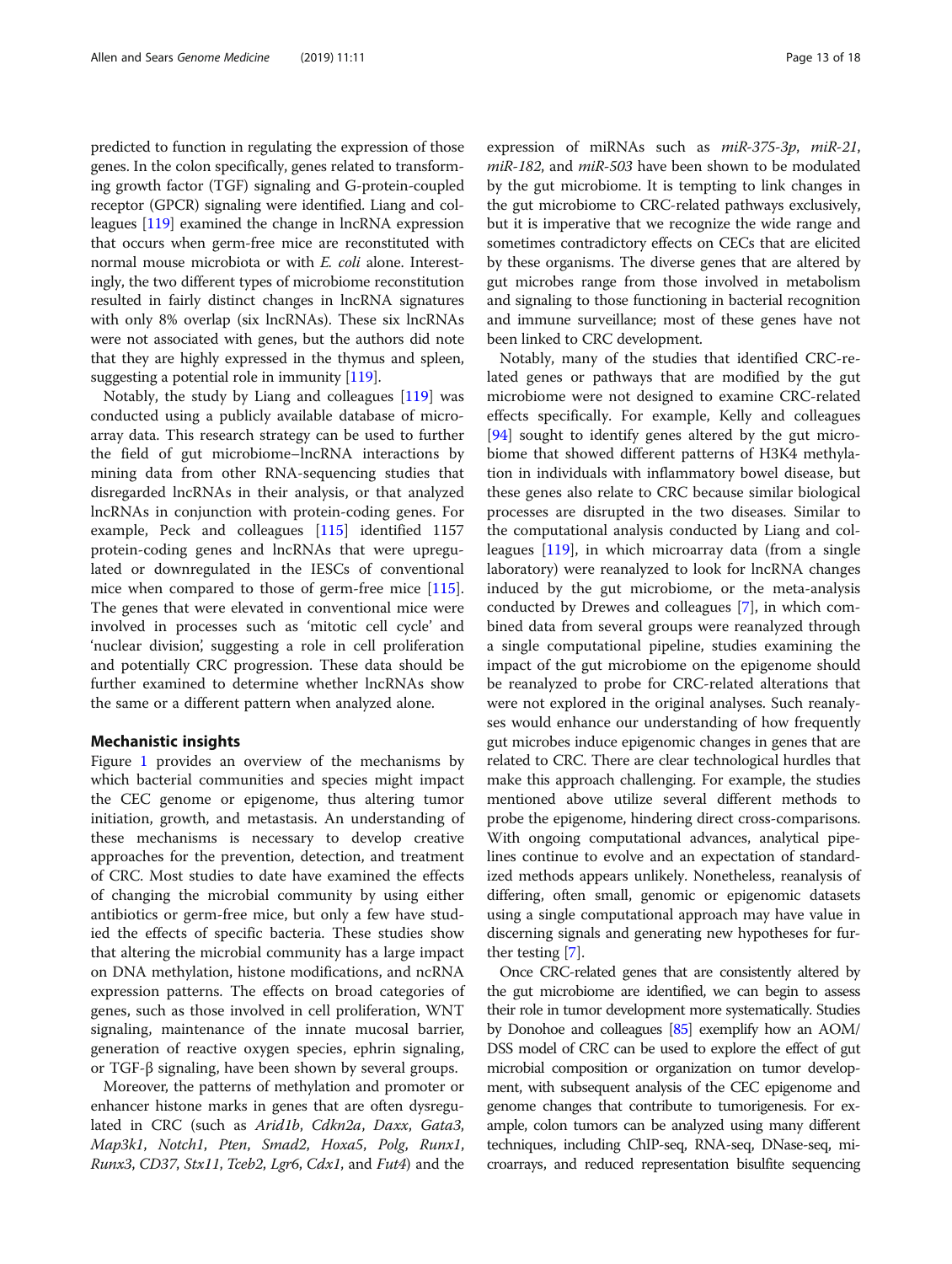

<span id="page-13-0"></span>

(RRBS). Studies by Wang and colleagues [[63](#page-16-0)] typify how a mouse xenograft model can be used to investigate the mutagenic capacity and tumorigenic potential of specific microbes in vitro. As technology advances, we may soon be able to simulate gut microbiome–CEC interactions in vitro and to investigate the impact of modulating microbial communities in a xenograft model [\[120,](#page-17-0) [121](#page-17-0)]. Studies by O'Hagan and colleagues [[122](#page-17-0)] illustrate how genetic mouse models of CRC can be used to examine changes in the epigenome of tumors that are induced directly by gut microbes. Furthermore, studies by Maiuri and colleagues [[61](#page-16-0)] demonstrate how genetic mouse models of DNA damage pathways can be combined with genetic mouse models of CRC to determine whether specific microbes contribute to tumorigenesis through an accumulation of DNA mutations that would normally be repaired by well-characterized DNA damage repair pathways.

The microbiome community needs to marshal toward the utilization of diverse strategies to identify specific microbes, communities, and mechanisms governing genetic and epigenetic changes that can be targeted to enhance the screening, prevention, or treatment of CRC. Although recent studies have identified an association between both fungi and viruses in the gut and CRC development [\[123](#page-17-0), [124\]](#page-17-0), no specific impacts on CECs or their genomes or epigenomes have been described yet, providing additional opportunities for discovery.

#### Conclusions and future directions

One clear goal moving forward is to explore how microbes can be used to better prevent CRC. Bacteria might act directly to impact CRC pathogenesis via the effect of one or more virulence factors on CECs, or indirectly via the production of secondary metabolites or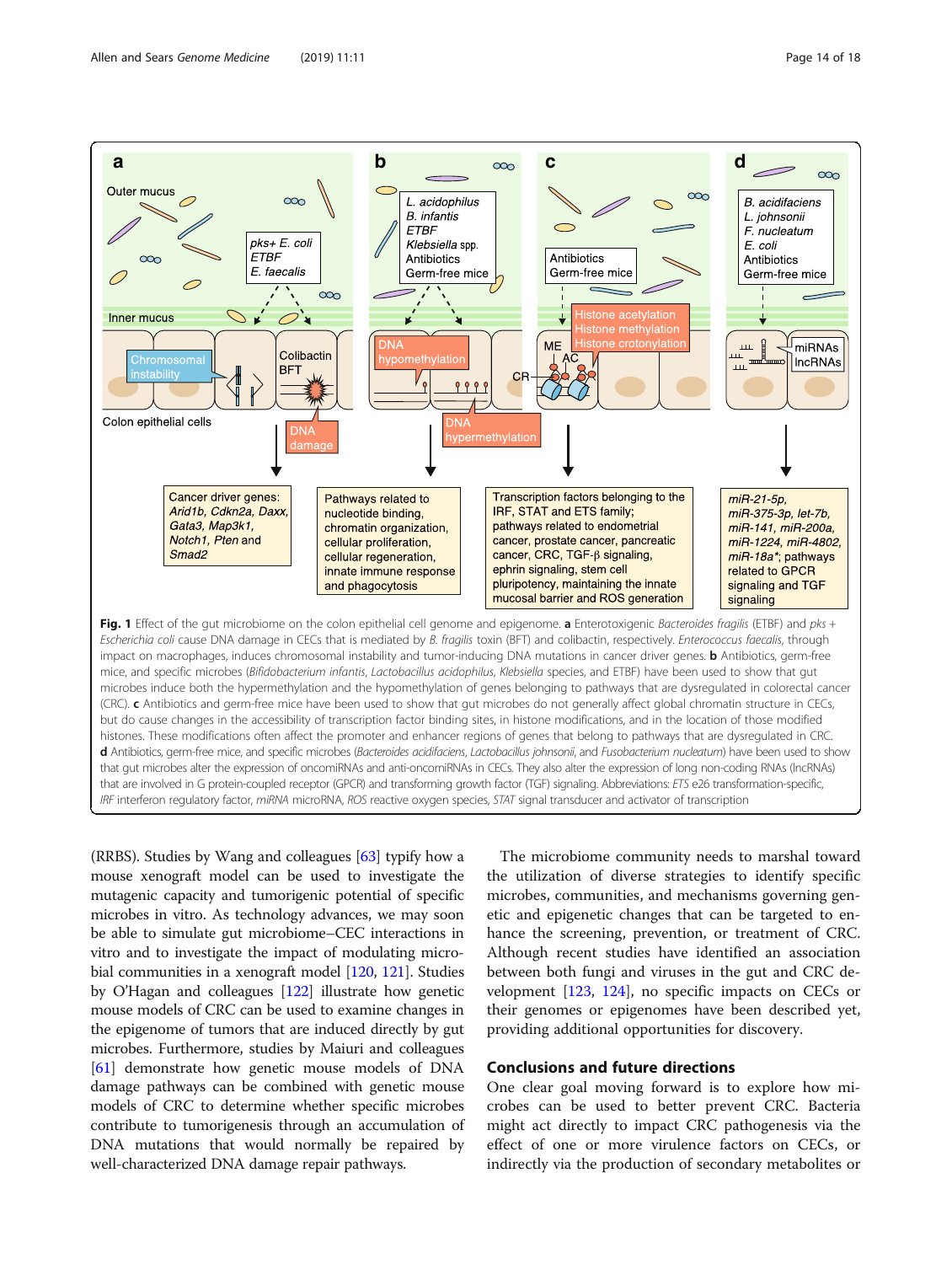<span id="page-14-0"></span>the induction of immune changes in the mucosal environment; but how the immune system alters the genome or epigenome of CECs remains a gap in knowledge. As a result, if convincing data accrue that show that bacteria or bacterial communities directly influence colon carcinogenesis, then we may be able to target these bacteria for elimination from the colon via bacteriophage microbiome modulation or targeted antibiotics, or perhaps even develop protective vaccines against them or their virulence determinants. In this approach, the effect of gut microbes on the genome or epigenome of CECs could be utilized to monitor the effectiveness of the vaccine or bacterial elimination strategies, ensuring that other bacteria have not emerged to fill the niche left by the eliminated microbes and thus reduced the effectiveness of these prevention strategies.

Alternatively, bacteria- and gut microbe-induced genetic or epigenetic changes may also be included in approaches for early detection of CRC. Several studies have begun to assess the usefulness of including gut microbes in screening modalities for CRC but, to date, the performance metrics of such approaches limits their utility as clinically relevant screening strategies [[9,](#page-15-0) [10](#page-15-0), [125](#page-17-0)–[127](#page-17-0)]. By contrast, screening strategies that utilize blood to detect mutated genes in cancer (including CRC) are rapidly developing into potentially viable tests [[128](#page-17-0)], and strategies utilizing miRNAs and other epigenetic changes are being carefully considered [[68](#page-16-0), [129,](#page-17-0) [130\]](#page-17-0). It seems possible that the overall sensitivity and specificity of these screening modalities will be enhanced by including the specific gut microbes that contribute to the genetic or epigenetic changes being monitored, or by including gut microbes that are known to be associated with CRC in general.

Gut microbe-induced genetic or epigenetic changes may also inform the development of novel strategies for therapy. Bullman and colleagues [\[19\]](#page-15-0) showed that Fusobacterium and other associated gut microbiome species were present in primary and metastatic human CRC. They also showed that primary CRC tumors were more readily transplanted into nu/nu mice if the tumor contained Fusobacterium species, and that the implanted tumors retained viable F. nucleatum, as well as other anaerobic species, including B. *fragilis*, for longer than 6 months  $[19]$ . In these experiments, the tumors grew more slowly when antibiotics were given to the mice after xenograft transplantation, but the authors did not identify the specific effect of F. nucleatum on tumors or determine whether addressing the downstream effect of bacterial presence (for example, stable epigenetic changes) might work synergistically with bacterial eradication to enhance tumor elimination. Overall, these data suggest that bacterial species contribute to tumor growth and metastasis, and that bacterial elimination might enhance a CRC treatment scheme, although it seems unlikely that bacterial elimination alone will halt

disease progression given the clonal expansion of mutated CECs that defines CRC. The data produced by Yu and colleagues [\[117\]](#page-17-0) complement the results of Bullman and colleagues  $[19]$  by showing that either removal of F. nucleatum or modulation of miRNA expression negated the consequences of bacterial presence in tumors, as tumor responsiveness to chemotherapy was potentially restored.

Overall, understanding and corralling knowledge of the microbiome to thwart disease and to augment disease therapy are towering cross-disciplinary goals. In a time when combination strategies are being implemented to address many diseases, both gut microbes and the genetic or epigenetic alterations that they induce are certain to add value to current targets for the prevention, detection, and treatment of CRC. As CRC is one of the diseases currently being studied most extensively in its connection to the microbiome, translational advancement in this field seems poised to spur progress in other microbiome-associated diseases.

#### Abbreviations

AOM: Azoxymethane; BFT: Bacteroides fragilis toxin; CEC: Colon epithelial cell; CIN: Chromosomal instability; CRC: Colorectal cancer; DMR: Differentially methylated region; DSS: Dextran sodium sulfate; ETBF: Enterotoxigenic Bacteroides fragilis; H<sub>2</sub>S: Hydrogen sulfide; HDAC: Histone deacetylase; IESC: Intestinal epithelial stem cell; SCFA: Short chain fatty acid

#### Funding

This work was supported by the Bloomberg Philanthropies (CLS), the Johns Hopkins Department of Medicine (CLS), and Howard Hughes Medical Institute (JA).

#### Authors' contributions

JA and CLS both contributed to the writing of this article. Both authors read and approved the final manuscript.

#### Competing interests

CLS is supported, in part, by a grant from Bristol-Myers Squibb; JA declares that he has no competing interests.

#### Publisher's Note

Springer Nature remains neutral with regard to jurisdictional claims in published maps and institutional affiliations.

#### Published online: 25 February 2019

#### References

- 1. Mulle JG, Sharp WG, Cubells JF. The gut microbiome: a new frontier in autism research. Curr Psychiatry Rep. 2013;15:337.
- 2. Greenblum S, Turnbaugh PJ, Borenstein E. Metagenomic systems biology of the human gut microbiome reveals topological shifts associated with obesity and inflammatory bowel disease. Proc Natl Acad Sci U S A. 2012;109:594–9.
- 3. Dejea CM, Wick EC, Hechenbleikner EM, White JR, Mark Welch JL, Rossetti BJ, et al. Microbiota organization is a distinct feature of proximal colorectal cancers. Proc Natl Acad Sci U S A. 2014;111:18321–6.
- 4. Wang T, Cai G, Qiu Y, Fei N, Zhang M, Pang X, et al. Structural segregation of gut microbiota between colorectal cancer patients and healthy volunteers. ISME J. 2012;6:320–9.
- 5. Feng Q, Liang S, Jia H, Stadlmayr A, Tang L, Lan Z, et al. Gut microbiome development along the colorectal adenoma-carcinoma sequence. Nat Commun. 2015;6:6528.
- 6. Nakatsu G, Li X, Zhou H, Sheng J, Wong SH, Wu WKK, et al. Gut mucosal microbiome across stages of colorectal carcinogenesis. Nat Commun. 2015;6:8727.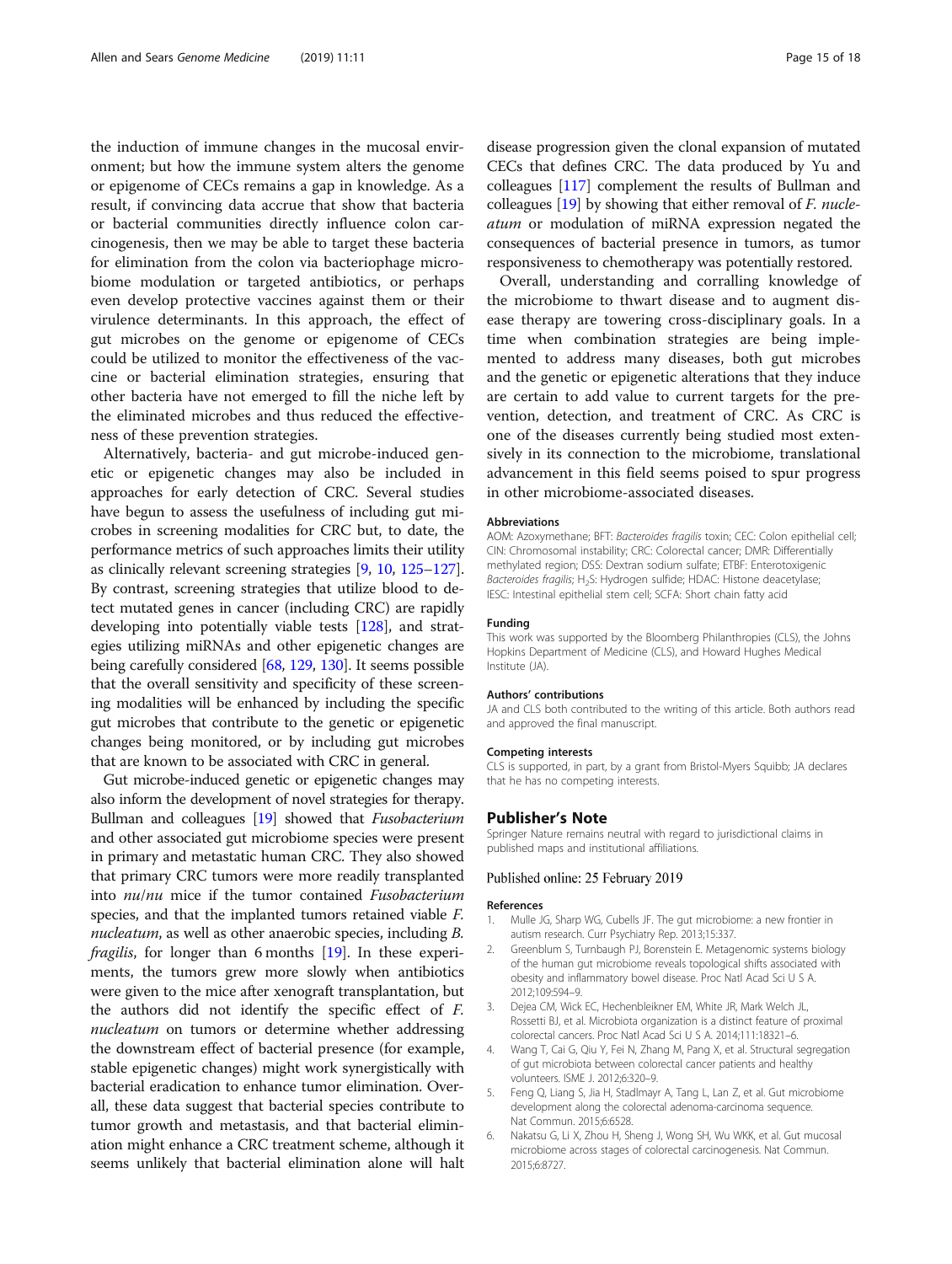- <span id="page-15-0"></span>7. Drewes JL, White JR, Dejea CM, Fathi P, Iyadorai T, Vadivelu J, et al. Highresolution bacterial 16S rRNA gene profile meta-analysis and biofilm status reveal common colorectal cancer consortia. NPJ Biofilms Microbiomes. 2017;3:34.
- Flemer B, Warren RD, Barrett MP, Cisek K, Das A, Jeffery IB, et al. The oral microbiota in colorectal cancer is distinctive and predictive. Gut. 2018;67:1454–63.
- Zackular JP, Rogers MAM, Ruffin MT, Schloss PD. The human gut microbiome as a screening tool for colorectal cancer. Cancer Prev Res. 2014;7:1112–21.
- 10. Baxter NT, Ruffin MT, Rogers MAM, Schloss PD. Microbiota-based model improves the sensitivity of fecal immunochemical test for detecting colonic lesions. Genome Med. 2016;8:37.
- 11. Viljoen KS, Dakshinamurthy A, Goldberg P, Blackburn JM. Quantitative profiling of colorectal cancer-associated bacteria reveals associations between Fusobacterium spp., enterotoxigenic Bacteroides fragilis (ETBF) and clinicopathological features of colorectal cancer. PLoS One. 2015;10:e0119462.
- 12. Boleij A, Hechenbleikner EM, Goodwin AC, Badani R, Stein EM, Lazarev MG, et al. The Bacteroides fragilis toxin gene is prevalent in the colon mucosa of colorectal cancer patients. Clin Infect Dis. 2015;60:208–15.
- 13. Ulger Toprak N, Yagci A, Gulluoglu BMM, Akin MLL, Demirkalem P, Celenk T, et al. A possible role of Bacteroides fragilis enterotoxin in the aetiology of colorectal cancer. Clin Microbiol Infect. 2006;12:782–6.
- 14. Bonnet M, Buc E, Sauvanet P, Darcha C, Dubois D, Pereira B, et al. Colonization of the human gut by E. coli and colorectal cancer risk. Clin Cancer Res. 2014;20:859–67.
- 15. Buc E, Dubois D, Sauvanet P, Raisch J, Delmas J, Darfeuille-Michaud A, et al. High prevalence of mucosa-associated E coli producing cyclomodulin and genotoxin in colon cancer. PLoS One. 2013;8:e56964.
- 16. Kostic AD, Chun E, Robertson L, Glickman JN, Gallini CA, Michaud M, et al. Fusobacterium nucleatum potentiates intestinal tumorigenesis and modulates the tumor-immune microenvironment. Cell Host Microbe. 2013;14:207–15.
- 17. Kostic AD, Gevers D, Pedamallu CS, Michaud M, Duke F, Earl AM, et al. Genomic analysis identifies association of Fusobacterium with colorectal carcinoma. Genome Res. 2012;22:292–8.
- 18. Castellarin M, Warren RL, Freeman JD, Dreolini L, Krzywinski M, Strauss J, et al. Fusobacterium nucleatum infection is prevalent in human colorectal carcinoma. Genome Res. 2012;22:299–306.
- 19. Bullman S, Pedamallu CS, Sicinska E, Clancy TE, Zhang X, Cai D, et al. Analysis of Fusobacterium persistence and antibiotic response in colorectal cancer. Science. 2017;358:1443–8.
- 20. Flanagan L, Schmid J, Ebert M, Soucek P, Kunicka T, Liska V, et al. Fusobacterium nucleatum associates with stages of colorectal neoplasia development, colorectal cancer and disease outcome. Eur J Clin Microbiol Infect Dis. 2014;33:1381–90.
- 21. Boleij A, van Gelder MMHJ, Swinkels DW, Tjalsma H. Clinical importance of Streptococcus gallolyticus infection among colorectal cancer patients: systematic review and meta-analysis. Clin Infect Dis. 2011;53:870–8.
- 22. Boleij A, Tjalsma H. The itinerary of Streptococcus gallolyticus infection in patients with colonic malignant disease. Lancet Infect Dis. 2013;13:719–24.
- 23. Baxter NT, Zackular JP, Chen GY, Schloss PD. Structure of the gut microbiome following colonization with human feces determines colonic tumor burden. Microbiome. 2014;2:20.
- 24. Wong SH, Zhao L, Zhang X, Nakatsu G, Han J, Xu W, et al. Gavage of fecal samples from patients with colorectal cancer promotes intestinal carcinogenesis in germ-free and conventional mice. Gastroenterology. 2017;153:1621–33.
- 25. Arthur JC, Perez-Chanona E, Muhlbauer M, Tomkovich S, Uronis JM, Fan T-JT-J, et al. Intestinal inflammation targets cancer-inducing activity of the microbiota. Science. 2012;338:120–3.
- 26. Arthur JC, Gharaibeh RZ, Mühlbauer M, Perez-Chanona E, Uronis JM, McCafferty J, et al. Microbial genomic analysis reveals the essential role of inflammation in bacteria-induced colorectal cancer. Nat Commun. 2014;5:4724.
- 27. Wu S, Rhee K-JJ, Albesiano E, Rabizadeh S, Wu X, Yen H-RR, et al. A human colonic commensal promotes colon tumorigenesis via activation of T helper type 17 T cell responses. Nat Med. 2009;15:1016–22.
- 28. Kumar R, Herold JL, Schady D, Davis J, Kopetz S, Martinez-Moczygemba M, et al. Streptococcus gallolyticus subsp gallolyticus promotes colorectal tumor development. PLoS Pathog. 2017;13:e1006440.
- 29. Housseau F, Wu S, Wick EC, Fan H, Wu X, Llosa NJ, et al. Redundant innate and adaptive sources of IL17 production drive colon tumorigenesis. Cancer Res. 2016;76:2115–24.
- 30. Thiele Orberg E, Fan H, Tam AJ, Dejea CM, Destefano Shields CE, Wu S, et al. The myeloid immune signature of enterotoxigenic Bacteroides fragilisinduced murine colon tumorigenesis. Mucosal Immunol. 2017;10:421–33.
- 31. Chung L, Thiele Orberg E, Geis AL, Chan JL, Fu K, DeStefano Shields CE, et al. Bacteroides fragilis toxin coordinates a pro-carcinogenic inflammatory cascade via targeting of colonic epithelial cells. Cell Host Microbe. 2018;23:203–14.
- 32. Rubinstein MR, Wang X, Liu W, Hao Y, Cai G, Han YW. Fusobacterium nucleatum promotes colorectal carcinogenesis by modulating E-cadherin/ B-catenin signaling via its FadA adhesin. Cell Host Microbe. 2013;14:195–206.
- 33. Geis AL, Fan H, Wu X, Wu S, Huso DL, Wolfe JL, et al. Regulatory T-cell response to enterotoxigenic Bacteroides fragilis colonization triggers IL17-dependent colon carcinogenesis. Cancer Discov. 2015;5:1098–109.
- 34. Timp W, Feinberg AP. Cancer as a dysregulated epigenome allowing cellular growth advantage at the expense of the host. Nat Rev Cancer. 2013;13:497–510.
- 35. Fearon ER, Vogelstein B. A genetic model for colorectal tumorigenesis. Cell. 1990;61:759–67.
- 36. Lennard KS, Goosen RW, Blackburn JM. Bacterially-associated transcriptional remodelling in a distinct genomic subtype of colorectal cancer provides a plausible molecular basis for disease development. PLoS One. 2016;11:e0166282.
- 37. Hale VL, Jeraldo P, Chen J, Mundy M, Yao J, Priya S, et al. Distinct microbes, metabolites, and ecologies define the microbiome in deficient and proficient mismatch repair colorectal cancers. Genome Med. 2018;10:78.
- 38. Purcell RV, Visnovska M, Biggs PJ, Schmeier S, Frizelle FA. Distinct gut microbiome patterns associate with consensus molecular subtypes of colorectal cancer. Sci Rep. 2017;7:11590.
- 39. Mima K, Nishihara R, Qian ZR, Cao Y, Sukawa Y, Nowak JA, et al. Fusobacterium nucleatum in colorectal carcinoma tissue and patient prognosis. Gut. 2016;65:1973–80.
- 40. Burns MB, Montassier E, Abrahante J, Priya S, Niccum DE, Khoruts A, et al. Colorectal cancer mutational profiles correlate with defined microbial communities in the tumor microenvironment. PLoS Genet. 2018;14:e1007376.
- 41. Francescone R, Hou V, Grivennikov SI. Microbiome, inflammation, and cancer. Cancer J. 2014;20:181–9.
- 42. Chen J, Pitmon E, Wang K. Microbiome, inflammation and colorectal cancer. Semin Immunol. 2017;32:43–53.
- 43. Irrazábal T, Belcheva A, Girardin SE, Martin A, Philpott DJ. The multifaceted role of the intestinal microbiota in colon cancer. Mol Cell. 2014;54:309–20.
- 44. Ye J, Wu W, Li Y, Li L. Influences of the gut microbiota on DNA methylation and histone modification. Dig Dis Sci. 2017;62:1155–64.
- 45. Bhat MI, Kapila R. Dietary metabolites derived from gut microbiota: critical modulators of epigenetic changes in mammals. Nutr Rev. 2017;75:374–89.
- 46. Mischke M, Plösch T. The gut microbiota and their metabolites: potential implications for the host epigenome. Adv Exp Med Biol. 2016;902:33–44.
- 47. O'Keefe SJD. Diet, microorganisms and their metabolites and colon cancer. Nat Rev Gastroenterol Hepatol. 2016;13:691–706.
- 48. Paul B, Barnes S, Demark-Wahnefried W, Morrow C, Salvador C, Skibola C, et al. Influences of diet and the gut microbiome on epigenetic modulation in cancer and other diseases. Clin Epigenetics. 2015;7:112.
- 49. Bultman SJ. Interplay between diet, gut microbiota, epigenetic events, and colorectal cancer. Mol Nutr Food Res. 2017;61:1500902.
- 50. Louis P, Hold GL, Flint HJ. The gut microbiota, bacterial metabolites and colorectal cancer. Nat Rev Microbiol. 2014;12:661–72.
- 51. Knudson AG Jr. Mutation and cancer: statistical study of retinoblastoma. Proc Natl Acad Sci U S A. 1971;68:820–3.
- 52. Fearon ER. Molecular genetics of colorectal cancer. Annu Rev Pathol. 2011;6:479–507.
- 53. Lengauer C, Kinzler KW, Vogelstein B. Genetic instability in colorectal cancers. Nature. 1997;386:623–7.
- 54. Wood LD, Parsons DW, Jones S, Lin J, Sjoblom T, Leary RJ, et al. The genomic landscapes of human breast and colorectal cancers. Science. 2007;318:1108–13.
- 55. Nougayrede J-P, Homburg S, Taieb F, Boury M, Brzuszkiewicz E, Gottschalk G, et al. Escherichia coli induces DNA double-strand breaks in eukaryotic cells. Science. 2006;313:848–51.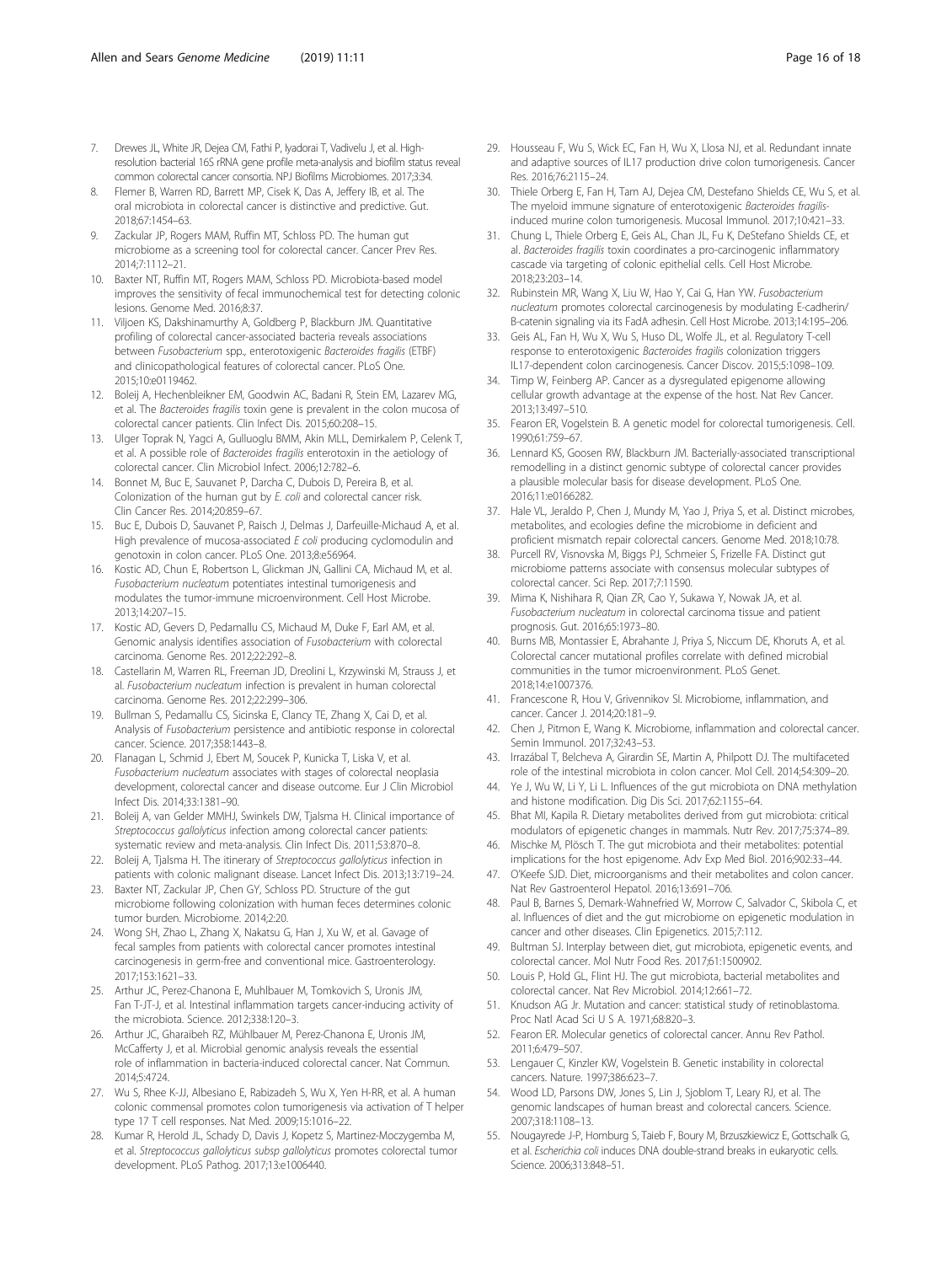- <span id="page-16-0"></span>56. Cuevas-Ramos G, Petit CR, Marcq I, Boury M, Oswald E, Nougayrede J-P. Escherichia coli induces DNA damage in vivo and triggers genomic instability in mammalian cells. Proc Natl Acad Sci U S A. 2010;107:11537–42.
- 57. Bossuet-Greif N, Vignard J, Taieb F, Mirey G, Dubois D, Petit C, et al. The colibactin genotoxin generates DNA interstrand cross-links in infected cells. MBio. 2018;9:e02393–17.
- 58. Maréchal A, Zou L. DNA damage sensing by the ATM and ATR kinases. Cold Spring Harb Perspect Biol. 2013;5. [https://doi.org/10.1101/](https://doi.org/10.1101/cshperspect.a012716) [cshperspect.a012716.](https://doi.org/10.1101/cshperspect.a012716)
- 59. Dejea CM, Fathi P, Craig JM, Boleij A, Taddese R, Geis AL, et al. Patients with familial adenomatous polyposis harbor colonic biofilms containing tumorigenic bacteria. Science. 2018;359:592–7.
- 60. Maddocks ODK, Scanlon KM, Donnenberg MS. An Escherichia coli effector protein promotes host mutation via depletion of DNA mismatch repair proteins. MBio. 2013;18(4):e00152–13.
- 61. Maiuri AR, Peng M, Sriramkumar S, Kamplain CM, DeStefano Shields CE, Sears CL, et al. Mismatch repair proteins initiate epigenetic alterations during inflammation-driven tumorigenesis. Cancer Res. 2017;77:3467–78.
- 62. Johnson GE. Mammalian cell HPRT gene mutation assay: test methods. Methods Mol Biol. 2012;817:55–67.
- 63. Wang X, Yang Y, Huycke MM. Commensal bacteria drive endogenous transformation and tumour stem cell marker expression through a bystander effect. Gut. 2015;64:459–68.
- 64. Pikor L, Thu K, Vucic E, Lam W. The detection and implication of genome instability in cancer. Cancer Metastasis Rev. 2013;32:341–52.
- 65. Gorgoulis VG, Vassiliou L-VF, Karakaidos P, Zacharatos P, Kotsinas A, Liloglou T, et al. Activation of the DNA damage checkpoint and genomic instability in human precancerous lesions. Nature. 2005;434:907–13.
- 66. Szikriszt B, Póti Á, Pipek O, Krzystanek M, Kanu N, Molnár J, et al. A comprehensive survey of the mutagenic impact of common cancer cytotoxics. Genome Biol. 2016;17:99.
- 67. Boot A, Huang MN, Ng AWT, Ho S-C, Lim JQ, Kawakami Y, et al. In-depth characterization of the cisplatin mutational signature in human cell lines and in esophageal and liver tumors. Genome Res. 2018;28:654–65.
- 68. Okugawa Y, Grady WM, Goel A. Epigenetic alterations in colorectal cancer: emerging biomarkers. Gastroenterology. 2015;149:1204–25.
- 69. Feinberg AP, Vogelstein B. Hypomethylation distinguishes genes of some human cancers from their normal counterparts. Nature. 1983;301:89–92.
- 70. Gama-Sosa MA, Slagel VA, Trewyn RW, Oxenhandler R, Kuo KC, Gehrke CW, et al. The 5-methylcytosine content of DNA from human tumors. Nucleic Acids Res. 1983;11:6883–94.
- 71. Esteller M. Epigenetics in cancer. N Engl J Med. 2008;358:1148–59.
- 72. Baylin SB, Jones PA. A decade of exploring the cancer epigenome—biological and translational implications. Nat Rev Cancer. 2011;11:726–34.
- 73. Pan X, Gong D, Nguyen DN, Zhang X, Hu Q, Lu H, et al. Early microbial colonization affects DNA methylation of genes related to intestinal immunity and metabolism in preterm pigs. DNA Res. 2018;25:287–96.
- 74. Cortese R, Lu L, Yu Y, Ruden D, Claud EC. Epigenome–microbiome crosstalk: a potential new paradigm influencing neonatal susceptibility to disease. Epigenetics. 2016;11:205–15.
- 75. Yu D-H, Gadkari M, Zhou Q, Yu S, Gao N, Guan Y, et al. Postnatal epigenetic regulation of intestinal stem cells requires DNA methylation and is guided by the microbiome. Genome Biol. 2015;16:211.
- 76. Pan W-H, Sommer F, Falk-Paulsen M, Ulas T, Best P, Fazio A, et al. Exposure to the gut microbiota drives distinct methylome and transcriptome changes in intestinal epithelial cells during postnatal development. Genome Med. 2018;10:27.
- 77. Wippermann A, Klausing S, Rupp O, Albaum SP, Büntemeyer H, Noll T, et al. Establishment of a CpG island microarray for analyses of genome-wide DNA methylation in Chinese hamster ovary cells. Appl Microbiol Biotechnol. 2014;98:579–89.
- 78. Wippermann A, Rupp O, Brinkrolf K, Hoffrogge R, Noll T. Integrative analysis of DNA methylation and gene expression in butyrate-treated CHO cells. J Biotechnol. 2017;257:150–61.
- 79. Wei YB, Melas PA, Wegener G, Mathe AA, Lavebratt C. Antidepressant-like effect of sodium butyrate is associated with an increase in TET1 and in 5-hydroxymethylation levels in the Bdnf gene. Int J Neuropsychopharmacol. 2015;18. [https://doi.org/10.1093/ijnp/pyu032.](https://doi.org/10.1093/ijnp/pyu032)
- 80. Sarkar S, Abujamra AL, Loew JE, Forman LW, Perrine SP, Faller DV. Histone deacetylase inhibitors reverse CpG methylation by regulating DNMT1 through ERK signaling. Anticancer Res. 2011;31:2723–32.
- 81. Dawson MA, Kouzarides T. Cancer epigenetics: from mechanism to therapy. Cell. 2012;150:12–27.
- 82. Zhang J, Ng S, Wang J, Zhou J, Tan S-H, Yang N, et al. Histone deacetylase inhibitors induce autophagy through FOXO1-dependent pathways. Autophagy. 2015;11:629–42.
- 83. Bultman SJ. Molecular pathways: gene–environment interactions regulating dietary fiber induction of proliferation and apoptosis via butyrate for cancer prevention. Clin Cancer Res. 2014;20:799–803.
- 84. Belcheva A, Irrazabal T, Robertson SJ, Streutker C, Maughan H, Rubino S, et al. Gut microbial metabolism drives transformation of Msh2-deficient colon epithelial cells. Cell. 2014;158:288–99.
- 85. Donohoe DR, Holley D, Collins LB, Montgomery SA, Whitmore AC, Hillhouse A, et al. A gnotobiotic mouse model demonstrates that dietary fiber protects against colorectal tumorigenesis in a microbiota- and butyrate-dependent manner. Cancer Discov. 2014;4:1387–97.
- 86. Camp JG, Frank CL, Lickwar CR, Guturu H, Rube T, Wenger AM, et al. Microbiota modulate transcription in the intestinal epithelium without remodeling the accessible chromatin landscape. Genome Res. 2014;24:1504–16.
- 87. Davison JM, Lickwar CR, Song L, Breton G, Crawford GE, Rawls JF. Microbiota regulate intestinal epithelial gene expression by suppressing the transcription factor hepatocyte nuclear factor 4 alpha. Genome Res. 2017;27:1195–206.
- 88. Friedrich K, Dolznig H, Han X, Moriggl R. Steering of carcinoma progression by the YIN/YANG interaction of STAT1/STAT3. Biosci Trends. 2017;11:1–8.
- 89. Sizemore GM, Pitarresi JR, Balakrishnan S, Ostrowski MC. The ETS family of oncogenic transcription factors in solid tumours. Nat Rev Cancer. 2017;17:337–51.
- 90. Yanai H, Negishi H, Taniguchi T. The IRF family of transcription factors: inception, impact and implications in oncogenesis. Oncoimmunology. 2012;1:1376–86.
- 91. Richards AL, Burns MB, Alazizi A, Barreiro LB, Pique-Regi R, Blekhman R, et al. Genetic and transcriptional analysis of human host response to healthy gut microbiota. mSystems. 2016;1:e00067–16.
- 92. Thaiss CA, Levy M, Korem T, Dohnalová L, Shapiro H, Jaitin DA, et al. Microbiota diurnal rhythmicity programs host transcriptome oscillations. Cell. 2016;167:1495–510.
- 93. Krautkramer KA, Kreznar JH, Romano KA, Vivas EI, Barrett-Wilt GA, Rabaglia ME, et al. Diet–microbiota interactions mediate global epigenetic programming in multiple host tissues. Mol Cell. 2016;64:982–92.
- 94. Kelly D, Kotliar M, Woo V, Jagannathan S, Whitt J, Moncivaiz J, et al. Microbiota-sensitive epigenetic signature predicts inflammation in Crohn's disease. JCI Insight. 2018;3. <https://doi.org/10.1172/jci.insight.122104>.
- 95. Tan M, Luo H, Lee S, Jin F, Yang JS, Montellier E, et al. Identification of 67 histone marks and histone lysine crotonylation as a new type of histone modification. Cell. 2011;146:1016–28.
- 96. Fellows R, Denizot J, Stellato C, Cuomo A, Jain P, Stoyanova E, et al. Microbiota derived short chain fatty acids promote histone crotonylation in the colon through histone deacetylases. Nat Commun. 2018;9:105.
- 97. Kita Y, Yonemori K, Osako Y, Baba K, Mori S, Maemura K, et al. Noncoding RNA and colorectal cancer: its epigenetic role. J Hum Genet. 2017;62:41–7.
- 98. Eulalio A, Schulte L, Vogel J. The mammalian microRNA response to bacterial infections. RNA Biol. 2012;9:742–50.
- 99. McKenna LB, Schug J, Vourekas A, McKenna JB, Bramswig NC, Friedman JR, et al. MicroRNAs control intestinal epithelial differentiation, architecture, and barrier function. Gastroenterology. 2010;139:1654–64.
- 100. Geisler S, Coller J. RNA in unexpected places: long non-coding RNA functions in diverse cellular contexts. Nat Rev Mol Cell Biol. 2013;14:699–712.
- 101. Diosdado B, van de Wiel MA, Terhaar Sive Droste JS, Mongera S, Postma C, WJHJ M, et al. MiR-17-92 cluster is associated with 13q gain and c-myc expression during colorectal adenoma to adenocarcinoma progression. Br J Cancer. 2009;101:707–14.
- 102. Li L, Sarver AL, Khatri R, Hajeri PB, Kamenev I, French AJ, et al. Sequential expression of miR-182 and miR-503 cooperatively targets FBXW7, contributing to the malignant transformation of colon adenoma to adenocarcinoma. J Pathol. 2014;234:488–501.
- 103. Li Y, Lauriola M, Kim D, Francesconi M, D'Uva G, Shibata D, et al. Adenomatous polyposis coli (APC) regulates miR17-92 cluster through β-catenin pathway in colorectal cancer. Oncogene. 2016;35:4558–68.
- 104. Mogilyansky E, Rigoutsos I. The miR-17/92 cluster: a comprehensive update on its genomics, genetics, functions and increasingly important and numerous roles in health and disease. Cell Death Differ. 2013;20:1603–14.